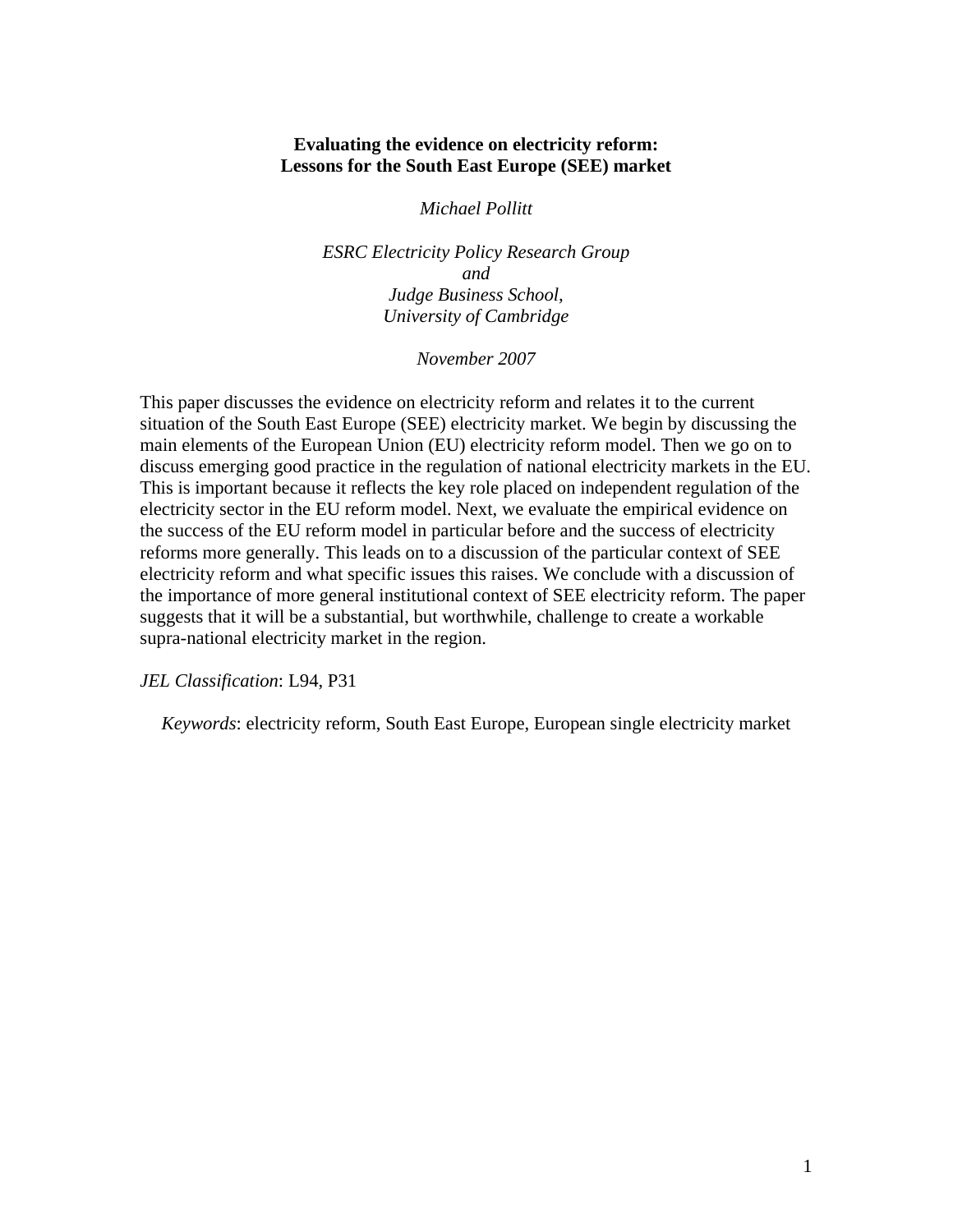#### **Evaluating the evidence on electricity reform: Lessons for the South East Europe (SEE) market**

*Michael Pollitt[1](#page-1-0)*

*ESRC Electricity Policy Research Group and Judge Business School, University of Cambridge* 

*November 2007*

#### *1. Introduction*

 $\overline{a}$ 

The purpose of this chapter is to discuss the prospects for successful reform in the South East Europe (SEE) electricity markets with the emerging evidence on electricity reform from around the world.

It is important to start by saying that the analysis of electricity reform is complicated. This is because reform can take many different forms, involves a number of interrelated steps and is an ongoing process. While many countries have engaged in electricity reform, few have made the sort of progress that the leading countries or jurisdictions have made (e.g. the UK, Norway and Texas) and even among the leaders, electricity reform remains ongoing. In these circumstances evaluation of reforms is difficult because what is being analysed is so often incomplete, even in the terms set by national governments for their own reforms. The interrelatedness of the reform steps also renders attempts at evaluating the impact of any given step (e.g. privatisation or the introduction of incentive regulation etc.) problematic. These observations immediately give rise to the suggestion that it is not clear that a proper evaluation of the impact of electricity reform using econometric analysis of a sample of jurisdictions can be expected to produce sensible results or even that detailed country case studies can allow a clear set of lessons to be identified.

For advocates and critics of reform this complexity poses different problems. For advocates, it may difficult to produce evidence that electricity reform is clearly working. For critics it may be difficult to find clear evidence against reform. Advocates will always find it easy to say, most countries have not properly implemented the full package of reform measures and it is too early to draw conclusions. Critics will always be able to point to cases where reform has significantly failed – California being the classic case.

<span id="page-1-0"></span> $<sup>1</sup>$  The author acknowledges the financial support of the ESRC Centre for Competition Policy (CCP) at UEA</sup> and of the ESRC Electricity Policy Research Group. He also wishes to thank Russell Pittman and participants at the CCP conference in Sinaia, Romania, July 2007, for helpful discussions and suggestions. All remaining errors are his own.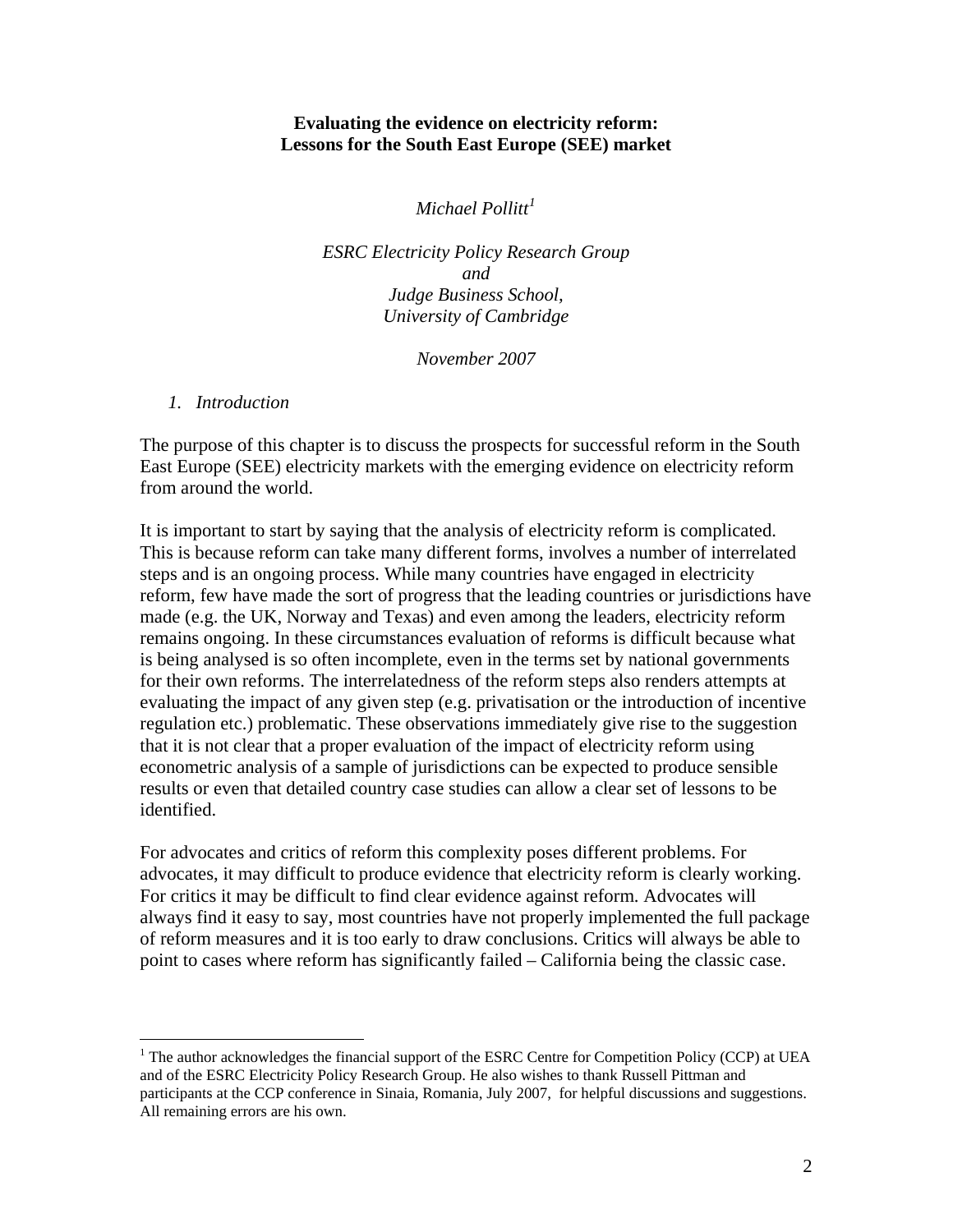It is useful to be up front about what has driven electricity reform. Reform has primarily been driven by the failure of the vertically integrated electricity supply industry, often state owned, to deliver (see Helm, 2004). By the early 1980s the electricity industry in developed countries could be characterised as having excess capacity, having made expensive technology choices and being productively inefficient. At the same time in developing countries, there was a chronic shortage of capacity and the need for massive investment in generation and the extension of networks (see Bergara et al., 1997). In these countries electricity supply was unreliable and electricity companies were chronically short of funds. Electricity reform was primarily about improving efficiency in developed countries and improving access and reliability in developing countries. Modern electricity reform initially began in Chile (1982), UK (1989) and Norway (1990) and has been led by Anglo-American and Latin American countries since then.

Electricity reform should however be seen in its wider macroeconomic context. Electricity is a key sector in the modern economy and moves to improve the operation of the market more generally since 1980, form the backdrop to electricity reform. In all of the leading countries, electricity reform has been part of wider moves towards privatisation, smaller government and the extension of the role of the market. This is especially true in transition economies where electricity sector reform is clearly merely a part of wider reforms.

From this wider perspective electricity reform requires careful evaluation, not just in terms of its effect on electricity consumers and producers but also in terms of the promotion of efficient markets and good government more generally.

The SEE electricity markets constitute an important electricity reform experiment for the whole world. This is because these countries have been given a clear reform model to follow (from the European Union), have access to large amounts of technical assistance and reform is happening in the context of associated reforms in other sectors and government more generally. Thus the SEE is and will be a test of both the transferability of the EU reform model within the EU (from the leading reformers) and also its transferability to a set of developing countries more generally. It is an experiment that is being watched closely by the World Bank, the European Bank for Reconstruction and Development (EBRD) and the European Union (EU). On the down side one might go so far as to suggest that if the reform model cannot be transferred successfully to this set of countries, it bodes ill for the further extension of the reform model to other countries in Asia or Africa. On the up side the capacity for mutual learning (from the rest of the EU and from each other) and the scope for mid-course correction will be high and hence the chances of ultimate success would seem to be good.

The rest of this chapter proceeds as follows. First, I will discuss the main elements of the EU electricity reform model. Second, I will go on to discuss emerging good practice in the regulation of national electricity markets in the EU. This is important because it reflects the key role placed on independent regulation of the electricity sector in the EU reform model. Third, I will evaluate the evidence on the success of the EU reform model in particular before, fourth, going on to discuss the evidence on the success of electricity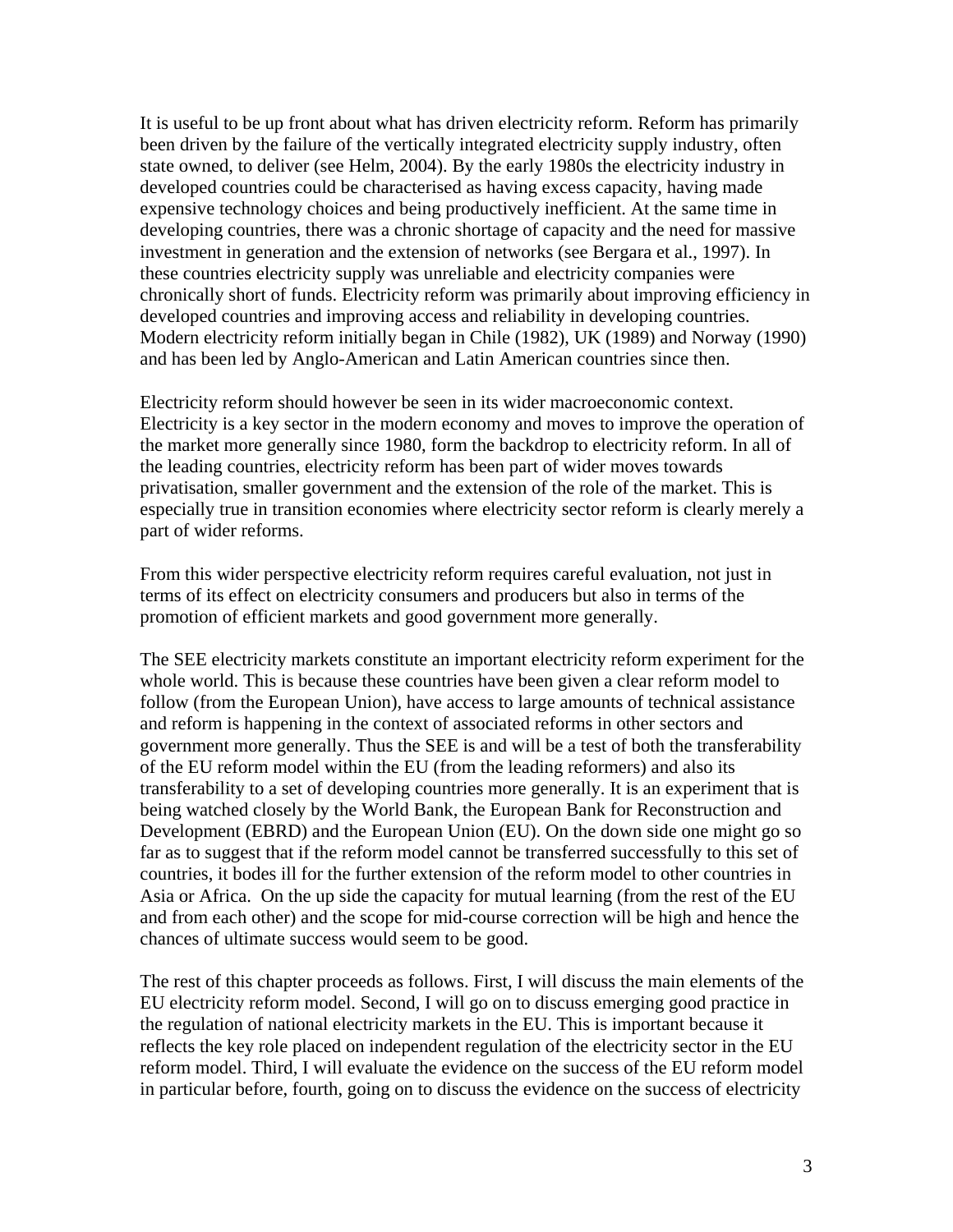reforms more generally. Next we will consider the particular context of SEE electricity reform and what specific issues this raises, before concluding with a discussion of the importance of more general institutional context of SEE electricity reform.

### *2. The European Electricity Reform Model*

Electricity reform in the EU has been primarily driven by two electricity directives in 1996 and [2](#page-3-0)003 (see Jamasb and Pollitt, 2005).<sup>2</sup> These directives outline a number of key elements that are summarised in Table 1.

# **Table 1 EU Electricity Directives Source: Vasconcelos (2004)**

|                                                          |                  |               | <b>1996 DIRECTIVE</b>                                                | <b>2003 DIRECTIVE</b>                             |
|----------------------------------------------------------|------------------|---------------|----------------------------------------------------------------------|---------------------------------------------------|
| Generation                                               | <b>Monopoly</b>  | $\rightarrow$ | <b>Authorisation</b><br><b>Tendering</b>                             |                                                   |
| Transmission<br><b>Distribution</b>                      | <b>Monopoly</b>  | $\rightarrow$ | <b>Regulated TPA</b><br><b>Negotiated TPA</b><br><b>Single Buyer</b> | <b>Regulated TPA</b>                              |
| <b>Supply</b>                                            | <b>Monopoly</b>  | $\rightarrow$ | Free                                                                 | <b>Free</b>                                       |
| <b>Customers</b>                                         | <b>No Choice</b> | $\rightarrow$ | <b>Choice for Eligible</b><br>$(=1/3)$                               | <b>All Non-</b><br>Household (2004)<br>All (2007) |
| <b>Unbundling of</b><br>transmission and<br>distribution | <b>None</b>      | $\rightarrow$ | <b>Accounts</b>                                                      | Legal                                             |
| <b>Cross-Border</b><br>Trade                             | <b>Monopoly</b>  | $\rightarrow$ | <b>Negotiated</b>                                                    | <b>Regulated</b>                                  |

In essence the directives compel member states to move away from monopoly vertically integrated electricity supply industries towards deregulated electricity markets characterised by competitive wholesale generation, free entry of new plants, unbundled transmission and distribution wires, regulated non-discriminatory tariffs, competitive final supply markets and regulated trade across international inter-connectors.

The 2003 directive (03/54) sets a number of key objectives to be achieved by 1 July 2007 in each member state. These include the creation of an independent sector regulator, the legal unbundling of transmission and distribution businesses from competitive generation

<span id="page-3-0"></span> $2$  In September 2007, the EU Commission announced a 'third package' of electricity and gas market reform proposals. These could form the basis of a further directive aimed at creating a 'truly competitive energy market'. See http://ec.europa.eu/energy/electricity/package\_2007/index\_en.htm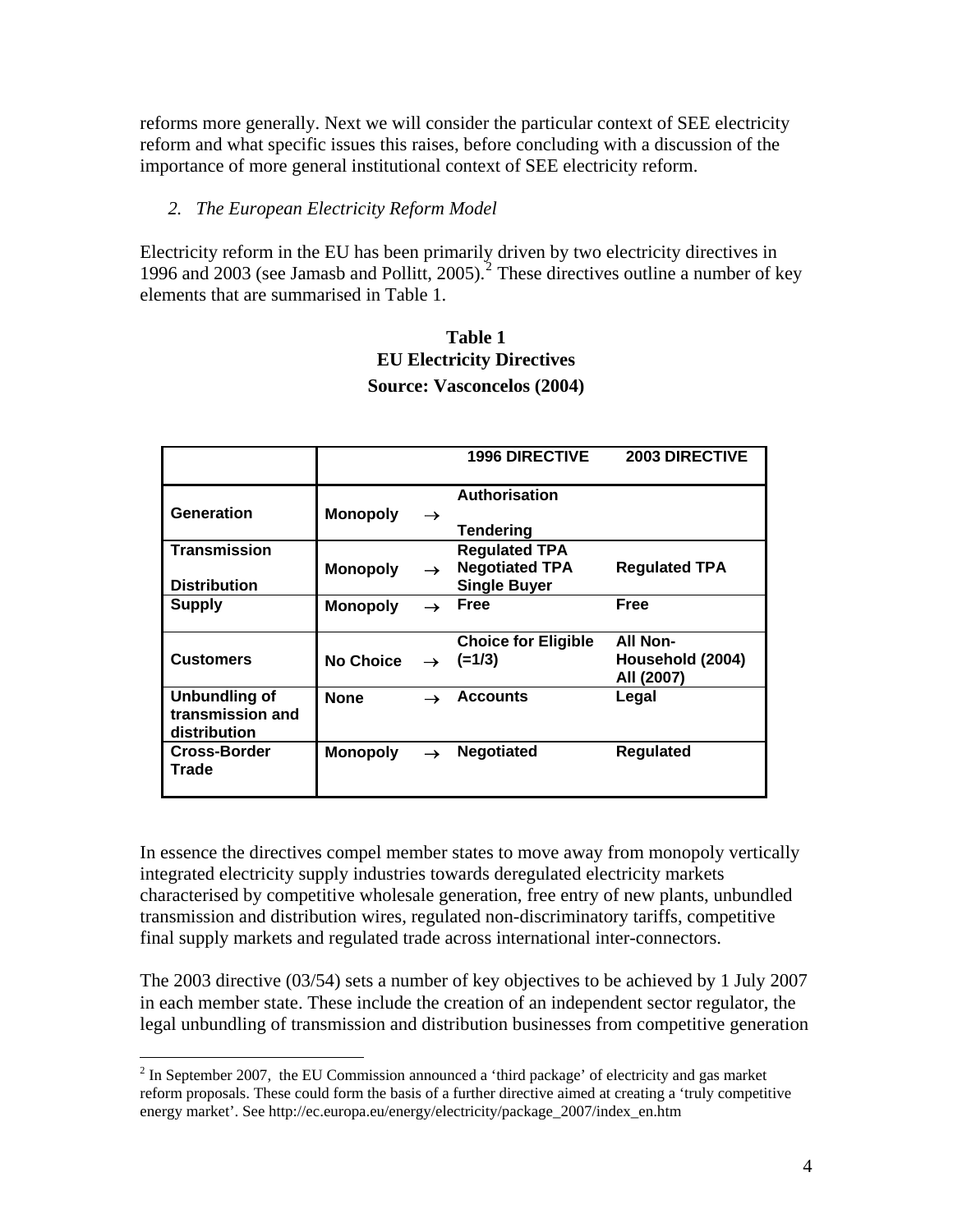and supply, free entry into generation markets and regular monitoring of the progress of supply competition and 100% market opening to competition for all customers (including households). Special arrangements and other directives allow for measures to promote renewable generation (in addition to the market incentive provided by the EU Greenhouse Gas Emission Trading Scheme – EU ETS).

The EU is very keen on the creation of a single European electricity market but recognises that in the meantime regional markets may emerge where wholesale power is traded and dispatched across a region involving more than one country. Such markets exist among Nordic countries (Nord Pool, which began in 1996) and are emerging in the France-Belgium-Netherlands regional market which began operating in November 2006<sup>[3](#page-4-0)</sup>.

At the same time as pursuing a reform agenda via energy directives (similar pressure has come from reform directives in Natural Gas) the EU Commission has been making use of competition law to investigate market abuse allegations against electricity and gas utilities as part of the EU Energy Sector Inquiry (European Commission, 2007). This investigation highlights the need for structural reforms, such as those embodied in the Electricity Directives to be accompanied by vigorous competition law enforcement where abuses of market power become evident in a deregulated system. Such investigations may force further structural reforms beyond those envisaged by the current directives and reflect the experience of individual countries. Both the UK and Chile have similarly used competition law enforcement mechanisms to progress electricity reform beyond the level required by the enabling legislation (see Newbery, 2005, and Pollitt, 2004a).

This brings us to some of the central theoretical propositions on which EU electricity reform is based. Basically electricity reform in the EU is an application of the theory of competitive markets in the context of an industry that has a number of vertically related stages of production, some of which are natural monopolies. This implies that the vertical stages must be clearly separated and moves towards reintegration must be policed (see Newbery, 1999). The natural monopoly elements are essential to production and hence need to be regulated according to theories of regulation (see Joskow, 2005). Such theories suggest that *independent incentive based regulation* is the best way forward. For the competitive stages of production, what is required are an *increase in the number of firms* (perhaps to five or more actual or potential competitors<sup>[4](#page-4-1)</sup>) and *reduced entry barriers* (especially via the removal of legal restrictions on entrants and the monitoring of discrimination in entry conditions set by other stages of production). *Increased market size* (e.g. via the creation of regional markets) and the creation of an independent system operator facilitate competition by immediately increasing the number of competitors, reducing entry barriers and eliminating the scope for discrimination in dispatch of plant.

<span id="page-4-0"></span><sup>&</sup>lt;sup>3</sup> See www.belpex.be

<span id="page-4-1"></span><sup>&</sup>lt;sup>4</sup> The US Department of Justice Horizontal Merger Guidelines use 1800 is the key value of the Herfindahl-Hirschman Index, above which markets are thought to be highly concentrated and where significant mergers raise 'significant competitive concerns' (see [http://www.usdoj.gov/atr/public/guidelines/horiz\\_book/hmg1.html\)](http://www.usdoj.gov/atr/public/guidelines/horiz_book/hmg1.html).

An HHI value of 1667 is obtained if there are six equally sized firms in the market, 2000 if there are five firms, thus going below five firms raises 'signficant competitive concerns'. The HHI is calculated as the sum of the squares of individual firm market shares, multiplied by 10,000.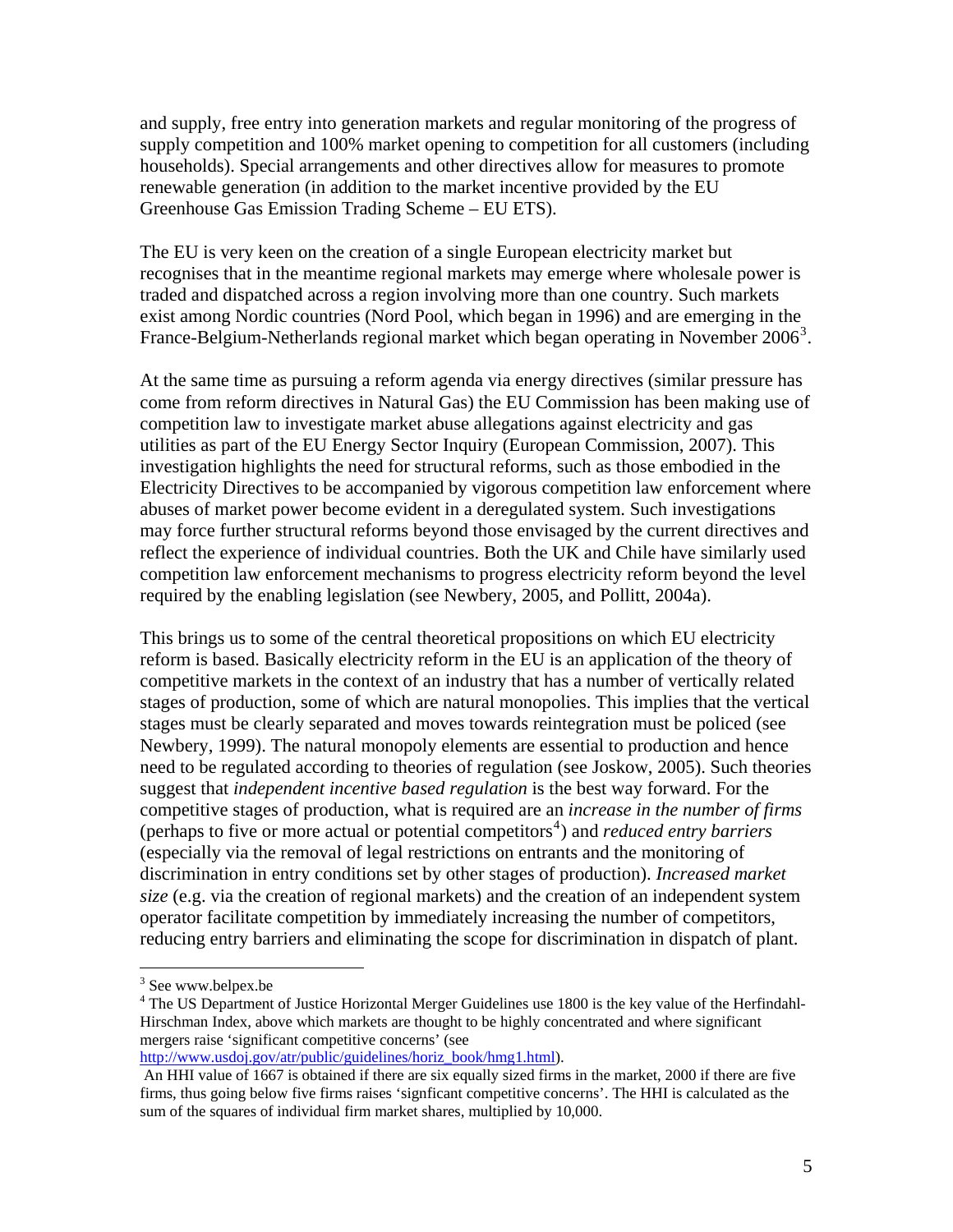The theoretical underpinnings of electricity reform are thus relatively straightforward and very much part of the EU's wider Single Market agenda which rests on the same desire to have efficient regulation (and limitation) of natural monopolies and increased competition across and within borders.

It is worth pointing out that EU electricity reform model does not include a number of elements that have been present in some of the leading reform countries. First, there is no requirement for privatisation of any of the currently state-owned assets. There is de facto a requirement to increase private involvement because competition in generation and supply must mean that privately owned entities can enter the market (particularly from other countries). Clearly in Latin America, the UK, New Zealand and parts of Australia there have been significant privatisations of electricity assets, though public ownership continues to be significant in Norway and New Zealand. It is also the case that in the EU-15 around 50% of electricity assets are yet to be privatised (though many companies are now part privatised)<sup>[5](#page-5-0)</sup>. Second, ownership unbundling of transmission system operation or transmission assets is not required by EU directives. This is in spite of the observation that all of the leading reform countries have independent transmission system operation (with or without ownership of the transmission assets). However the EU Energy Sector Inquiry seems likely to force change in this area at the EU level. Many leading reform scholars have advocated both ownership unbundling for transmission and privatisation of electricity assets (e.g. Joskow (2006), Newbery (1999), Littlechild (2000)) as key elements of reform packages.

# *3. Best Practice in European Electricity Reform*

While the general requirements of the EU reform model are clear, there is wide variation in the progress with the implementation of the model. While only a few countries have failed to comply with the model as required by the directive (e.g. Greece), rather more countries have complied reluctantly and belatedly with key elements of the model. The most spectacular delay in compliance was the introduction of an independent electricity regulator in Germany only in July 2005 (years after many developing countries and after all other EU countries). Compliance with the directive however does not imply a throughgoing electricity reform. In many countries incumbent firms remain dominant in both generation and supply markets and further structural reform seems necessary if the theoretical conditions on which successful reform is based are to be achieved (see Jamasb and Pollitt, 2005).

The key body charged with overseeing electricity reform in EU countries is the designated national regulatory agency for electricity. There is a strong correlation between the strength of this regulatory agency and the progress with electricity reform in a given country (see Green et al., 2006). As this agency is a central focus of how countries can make progress with reform we concentrate our discussion of best practice on the reform of this agency.

<span id="page-5-0"></span><sup>&</sup>lt;sup>5</sup> See www.privatizationbarometer.net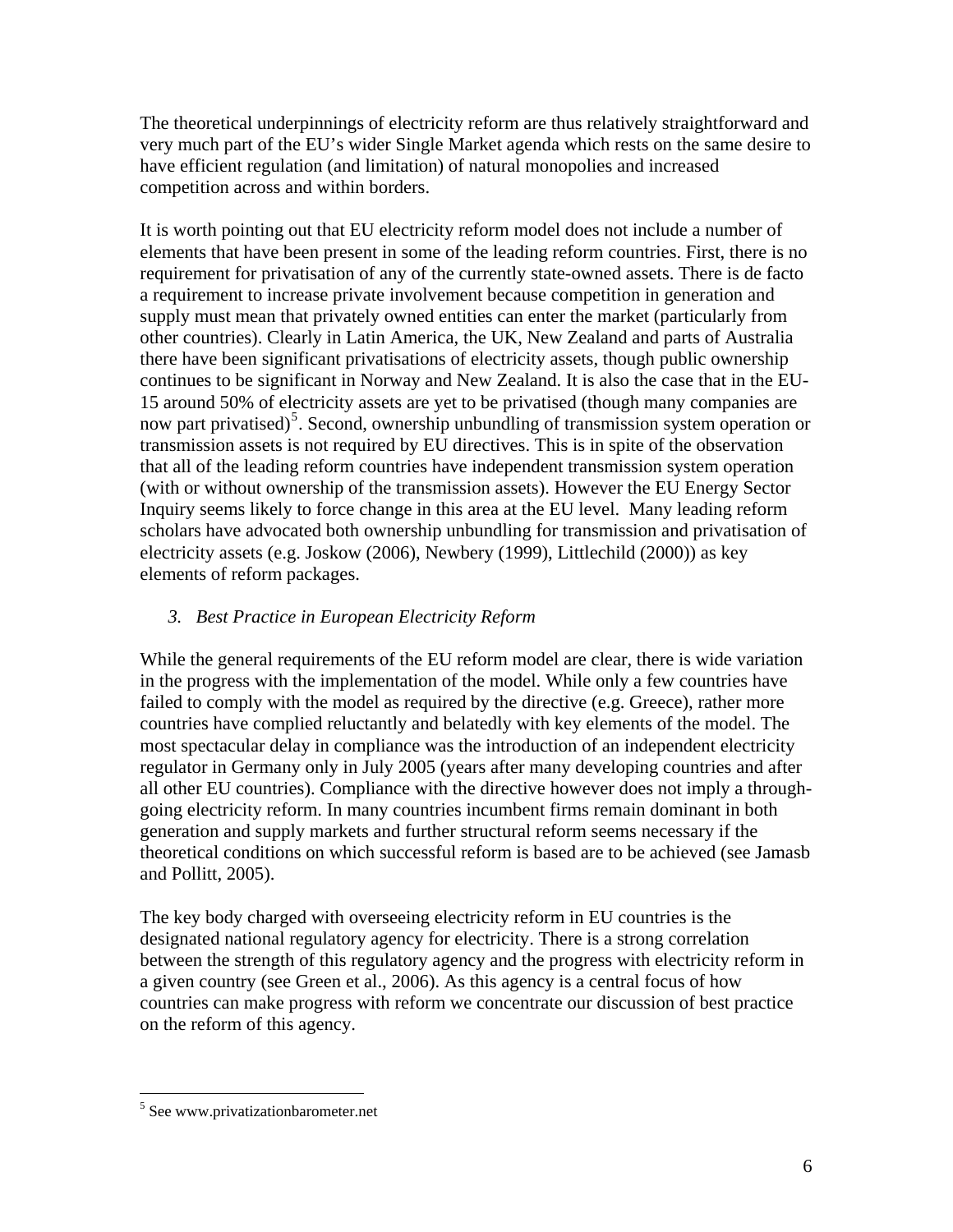Green et al. (2006) identify three aspects of best practice in regulatory reform. First, the *form of regulation*, which relates to the powers and responsibilities of the regulatory agency. Second, the *process of regulation*, which relates to way that this agency carries out its activities. And finally, the *outcome of regulation*, which relates to the measurement of success for a regulatory agency. In each case suggest metrics for best practice.

Larsen et al. (2005) focus on the form of regulation by examining the competencies and strengths of the regulatory agency. These include whether regulatory rules are set ex ante or ex post (ex ante being better for investment and efficiency of decision making), the extent of ministerial involvement (less being better due to the need to minimise arbitrary political intervention) and the strength of information acquisition powers (stronger being better for the monitoring of market power and the setting of regulated tariffs). Strong and effective regulators have control over tariff setting, network access terms, issuing of licences, setting of delivery terms and in settling disputes and enforcing punishments, as opposed to having any of these functions left to government ministers. An important element of independence is the tenure and terms of appointment of heads of regulatory agencies or commissioners (longer terms, less subject to arbitrary dismissal being better). Other elements worthy of consideration are the way the agency is financed (with freedom from general government expenditure pressure being better) and the way that employees are appointed and remunerated (with freedom from civil service pay scales being better where these are very low, and being acceptable where the quality of the civil service is high). The Larsen et al. analysis shows that there is a wide variation in the detail of the powers of EU regulators but that the most effective have more independence and control over the necessary elements of independent regulation.

Strength of regulatory powers is of course tempered by the initial structure of the industry in terms of the amount of horizontal and vertical separation that exists. A strong regulator will find it much more difficult to deal with a vertically integrated monopoly than with a carefully unbundled and competitive industry due to the control over information that such an incumbent exercises and its political influence. Table 2 shows some form and situation indicators for regulatory agencies in SEE. If we take wholesale competition, legal unbundling of networks, a fully independent regulator, price or revenue cap with a 3-5 year incentive period as the best form and situation that exists, only Slovenia meets all of these criteria. We also see that by the end of 2006 only Bulgaria had privatised more than 50% of its state owned electricity enterprises, with several countries showing no significant privatisation.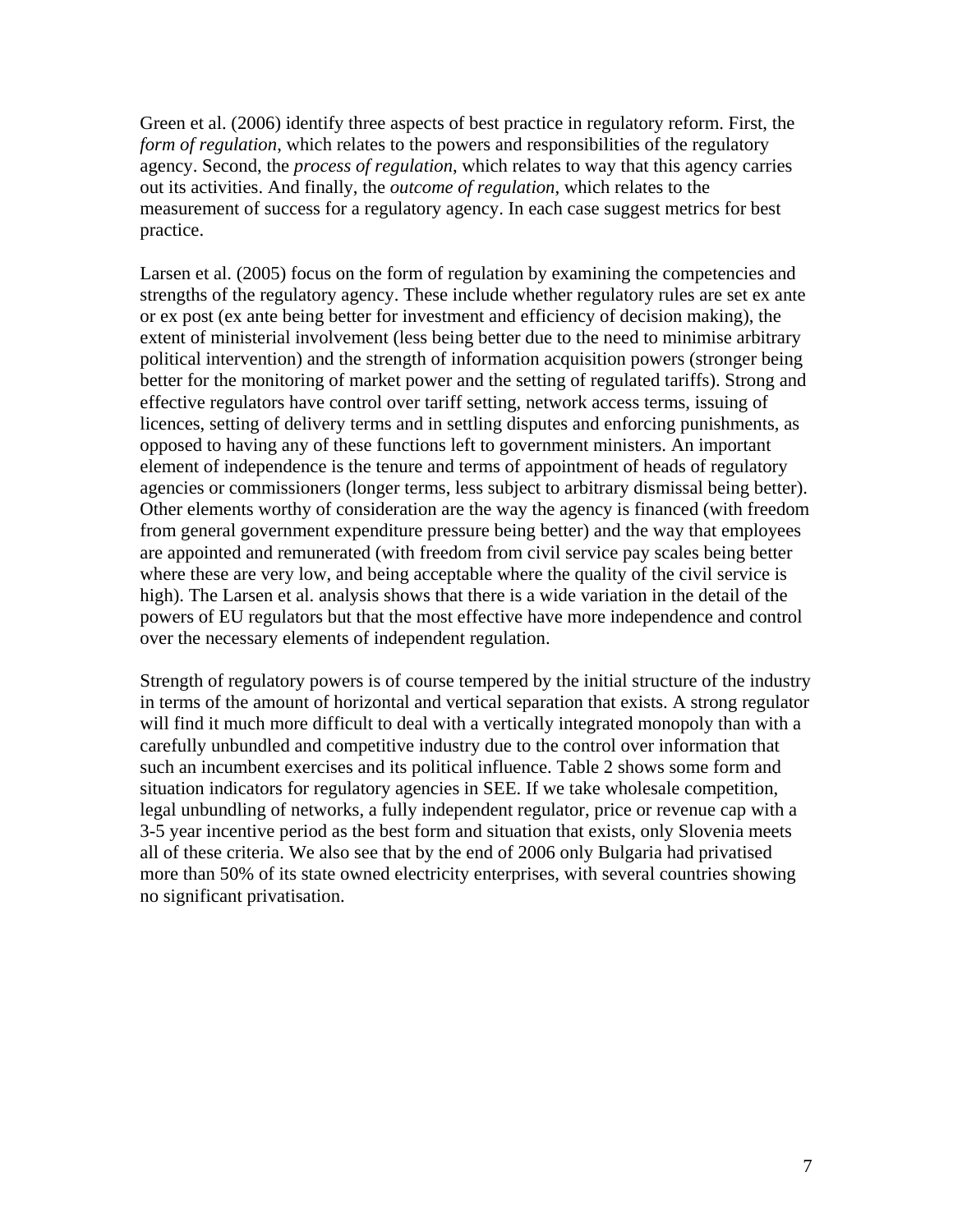**Table 2 Some form and situation indicators for SEE electricity markets (end 2006)** 

|                               | % state<br>electricity<br>assets<br>$\emph{private}^{d}$ | <b>Industry</b><br>structure | Type of<br>unbundling       | Independence<br>of regulator | Transmission<br>tariff setting | <b>Distribution</b><br>tariff setting | Incentive<br>period<br>(years) |
|-------------------------------|----------------------------------------------------------|------------------------------|-----------------------------|------------------------------|--------------------------------|---------------------------------------|--------------------------------|
| <b>Albania</b>                | 0%                                                       | Monopoly                     | None                        | Partially                    | Price/revenue<br>cap           | NA                                    | $\overline{3}$                 |
| <b>Bosnia-</b><br>Herzegovina | c.15%                                                    | Monopoly                     | Limited<br>Legal/Accounting | Partially                    | $Cost+$                        | <b>NA</b>                             |                                |
| <b>Bulgaria</b>               | $>50\%$                                                  | Wholesale<br>comp            | Legal/Accounting            | Fully                        | $Cost+$                        | Cost+/Revenue<br>cap                  | 5                              |
| Croatia                       | 0%                                                       | Monopoly                     | Legal                       | Partially                    |                                |                                       |                                |
| <b>UNMIK</b>                  | 0%                                                       | Monopoly                     | None                        |                              | NA                             | NA                                    |                                |
| <b>FYROM</b>                  | c.32%                                                    | Wholesale<br>comp            | Ownership/Legal             | Partially                    | Revenue cap                    | Price cap                             | To be<br>implemented           |
| Montenegro                    | 0%                                                       | Monopoly                     | Accounting                  | Partially                    | Price cap                      | Price cap                             | $\mathbf{1}$                   |
| Romania                       | 17%                                                      | Wholesale<br>comp            | Legal/Accounting            | Fully                        | Revenue cap                    | Price cap                             | $\overline{5}$                 |
| <b>Serbia</b>                 | 0%                                                       | Monopoly                     | Legal                       | Partially                    |                                |                                       |                                |
| <b>Turkey</b>                 | 0%                                                       | Wholesale<br>comp            | Legal                       | Fully                        | Revenue cap                    | Revenue cap                           | $\sqrt{5}$                     |
| <b>Greece</b>                 | 49%                                                      | Monopoly                     | Accounting                  | Fully                        | $Cost+$                        | <b>NA</b>                             |                                |
| Slovenia                      | 19%                                                      | Wholesale<br>comp            | Legal                       | Fully                        | Price cap                      | Price cap                             | 3                              |

<span id="page-7-0"></span><sup>&</sup>lt;sup>6</sup> Source: [www.privatizationbarometer.net,](http://www.privatizationbarometer.net/) country chapters and estimates (assuming distribution share in asset value 35%).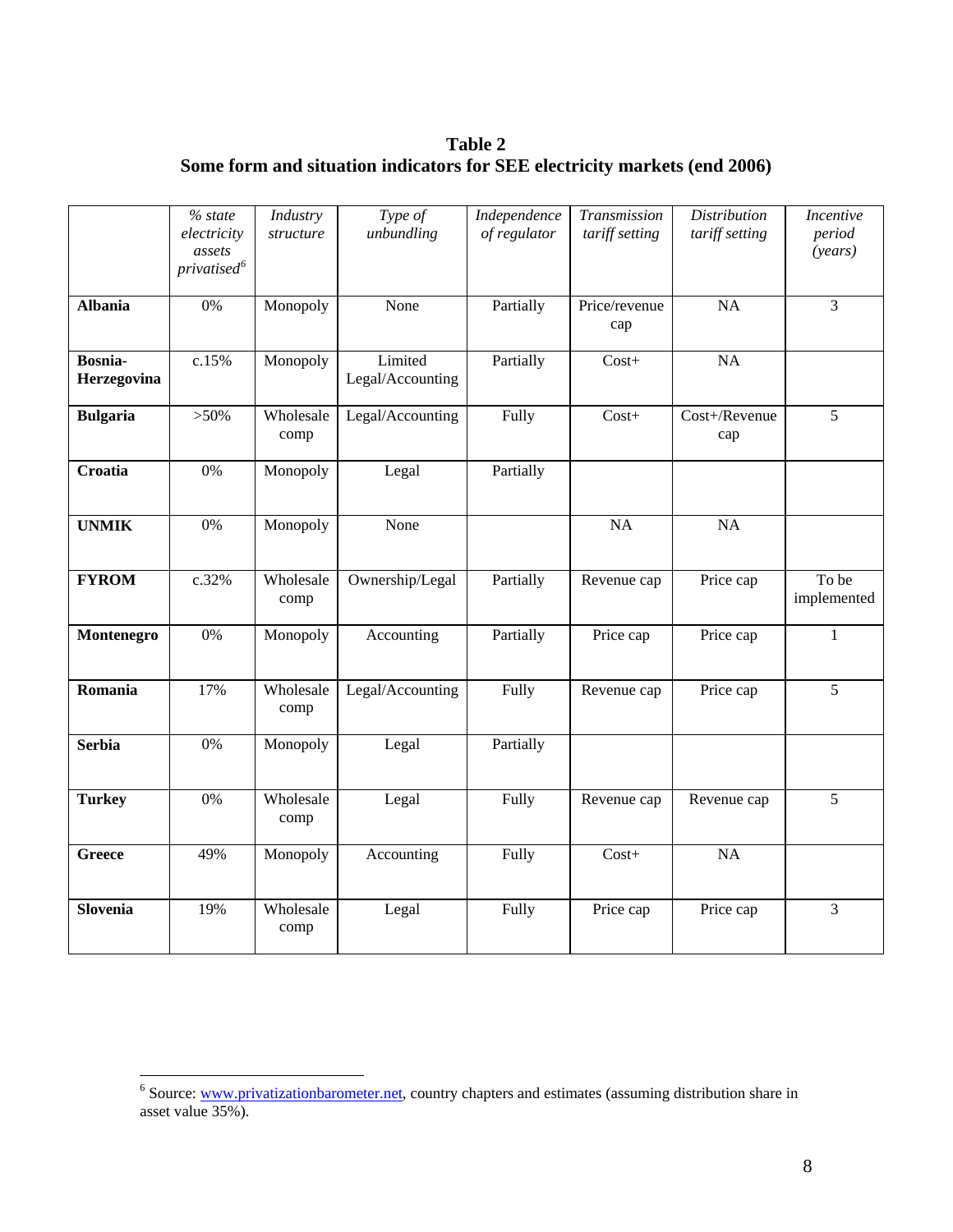Strength of the regulatory agency must translate into an effective process of regulation. This involves the competence with which the regulator carries out the tasks that it has been assigned. A key element of good process is transparency and hence predictability and accountability for decision-making. Transparency in regulation involves an effective process of consultation that allows views of competent industry and third party stakeholders to be expressed, publication of information on the web and an openness to learning from outside. In addition, regulators need to be procedurally efficient. This involves the publication of a detailed work plan and general consultation documents, the following of a regular pattern of reviews (particularly of regulated prices), the use of best practice methodologies (such as sophisticated benchmarking techniques for measuring efficiency of networks) and attention to proper incentivisation of non-price elements such quality of supply and investment. Good process also involves a willingness to be subjected to external ex post evaluation of decision-making. Evidence of regulatory failure to make well thought out or timely decisions would be evidence that a regulatory agency needed to improve its process of regulation.

Measures of process might include: whether all documents are on the website; whether important documents are in English (for international evaluation); if there is a work plan on the website; whether targets of work plan have been delivered; if there is use of external advice; if there is ex post assessment of decision making and whether the regulator is an active member clubs of regulators (e.g. European Regulators' Group for electricity and gas (ERGEG) in the EU)<sup>[7](#page-8-0)</sup>. Answering Yes to all of these would indicate a strong process of regulation.

Clearly regulatory agencies need to be measured against outcomes. This is potentially rather difficult as clearly outcomes may not be fully under the control of the regulator and may rely on structural change that the regulator does not have the powers to deliver.

For developing and transition countries the adequacy of the amount of investment, the level of capacity shortages and outages, the size of system losses (technical and nontechnical) and the percentage non-payment are important indicators which reform seeks to improve. For all countries, including developed ones, price trends, switching rates in retail competition, cost of regulation per unit of energy delivered are important indicators of how the regulator is doing. In addition the performance of the sector with respect to specific regulatory decisions is also an important measure of success.

These measures can only be looked at country by country over time. As an example if we take the UK regulatory agency, Ofgem (see Green et al., 2006). There have been large price reductions in regulated transmission and distribution charges (30% and 50% respectively between 1993 and 2005) and a trend reduction in overall prices towards EU average. There has also been significant customer switching in all market segments, but particularly among households where 1.5% of households switch per month. The cost of regulation remains low in relation to the total electricity bill at 0.17m Euros per TWh and is subject to a revenue cap of RPI-3% for each year in the period 2005-2010. Detailed cost benefit analyses of specific regulatory decisions have been undertaken with some

<span id="page-8-0"></span><sup>&</sup>lt;sup>7</sup> See www.ergeg.org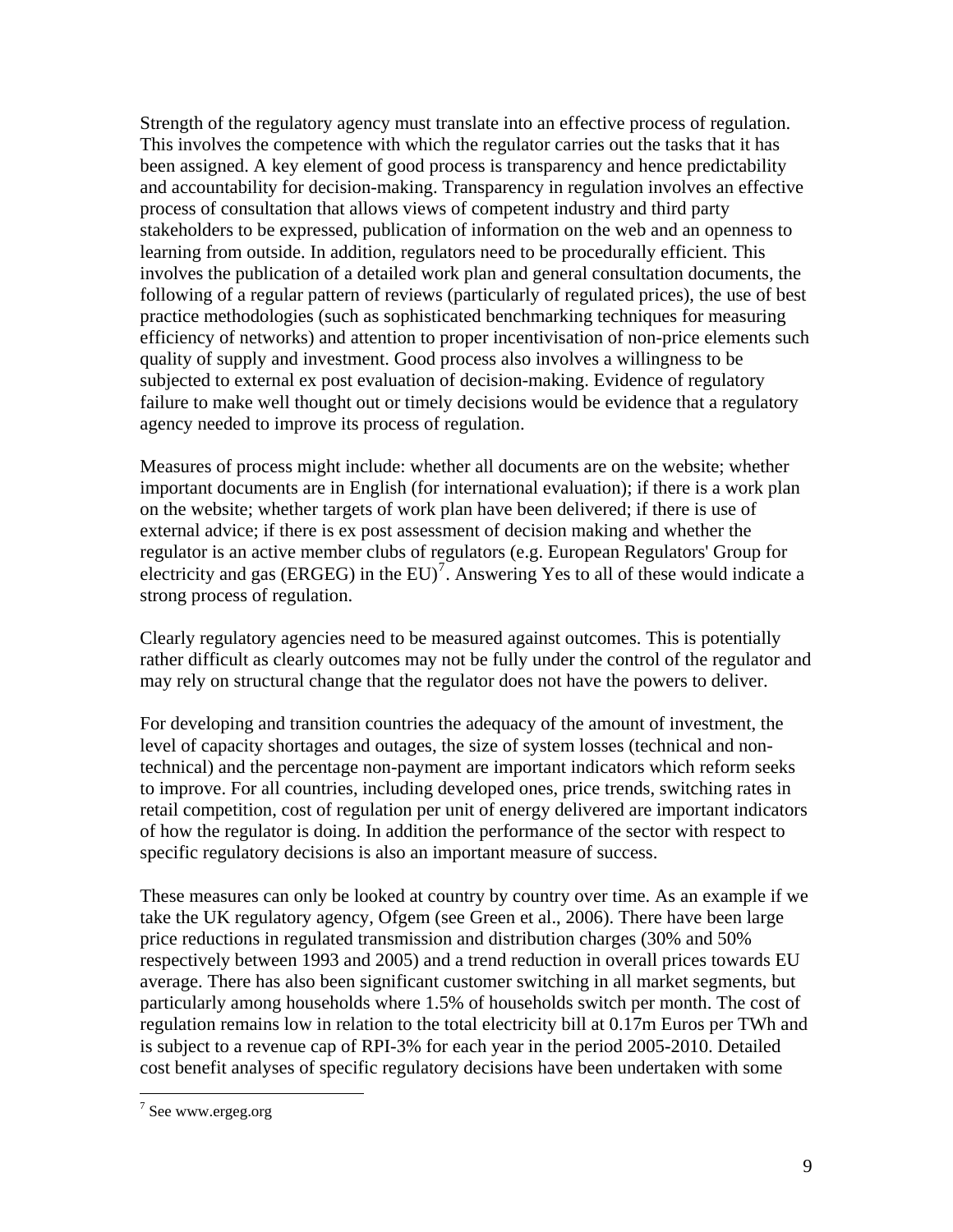doubt being cast on the cost effectiveness of full retail competition due to the high IT costs (Green and McDaniel, 1998) and the introduction of new wholesale market trading arrangements (Evans and Green, 2003), both of which were overseen by Ofgem (or its predecessor Offer).

# *4. Evidence on the EU Reform Model*

In this section we address the issue of what the evidence is on the EU reform model in terms of delivery. It is important to stress that the EU reform model is primarily aimed at improving the productive efficiency of the sector by lowering costs and prices. For several SEE countries this may not be the primary aim, thus evaluation of reform impact will therefore take a different form for EU-15 countries than for the transition and developing countries within the SEE.

We examine five studies that look at the cross country evidence on the impact of electricity reform at the sector level. Two of them use OECD (and hence mainly EU) countries, while the other three are explicitly on the EU. All involve panel data analysis of some kind.

We begin with two academic studies (Steiner, 2001 and Hattori and Tsutsui, 2004). Both of these studies analyse similar datasets. Steiner (2001) conducts a panel data analysis on four variables: electricity price per unit, ratio of industrial to residential electricity price, generation capacity utilisation ratio and generation reserve margin. The first two measures get at the competitive aspects of reform and whether reform lowers prices or improves the efficiency of relative prices. The second two measures examine the cost efficiency of reform directly by looking at whether reform improves efficiency in the use of capital, given that OECD countries began their reforms with often significantly more capacity than was necessary.

Steiner (2001) uses panel data for 19 OECD countries covering 1986-1996. This study is an early test of the reform model as the first electricity directive was only to be enforced by 1999. She tests a number of elements of the reform model separately: namely unbundling of transmission, the introduction of a wholesale power pool, third party access to transmission and also privatisation (which we have said is not part of the EU model). On unbundling she finds that the separation of generation and transmission is not associated with lower prices but is associated with a lower industrial to residential price ratio and higher capacity utilisation rates and lower reserve margins. However this study assumes that 'unbundling' occurs when there is accounting separation of businesses within a vertically integrated company as well as stricter models of unbundling (legal and ownership). 'Accounting unbundling' is the weakest possible form of unbundling. On the introduction of a wholesale power pool, there is a significant reduction in prices and the ratio of industrial to residential prices (the impact on cost efficiency is not examined), On the introduction of third party access the sign on prices and the price ratio is negative as expected but not significant, while it is not significant for the cost efficiency measures. Privatisation seems to raise prices and the price ratio but has no significant effect on the cost efficiency measures.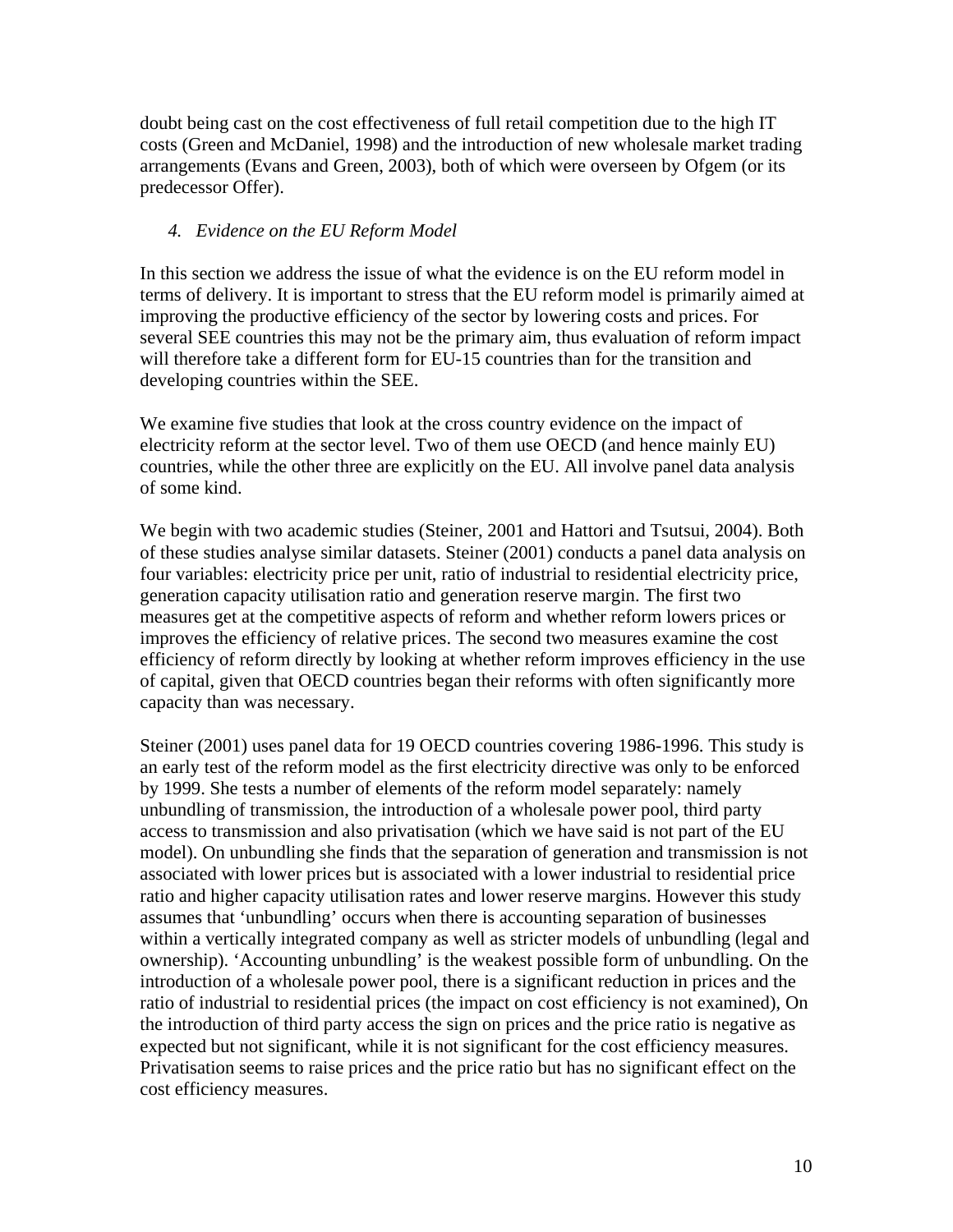Hattori and Tsutsui (2004) examine a similar OECD data on the impact of unbundling of transmission from generation, third party access, the existence of a wholesale market and the impact of privatisation. They use analysis similar to Steiner but over a longer period 1987-1999. They find that the unbundling variable seems to raise prices. However they use legal (or ownership) unbundling as their measure of unbundling. Hence, unlike Steiner, 'accounting unbundling' does not constitute unbundling. The introduction of a wholesale power pool also seems to raise prices, while the introduction of third party access or retail competition does seem to reduce prices. Meanwhile privatisation is associated with lower prices, such that a reform involving privatisation, wholesale power pool, third party access and legal unbundling has no overall impact on price. As several of the reforming companies in this sample reform quite late in the sample period it is not clear whether some of the differences in the two papers is coming from these late reforming countries.

The conclusion from these two careful papers is that it is difficult to find clear econometric evidence one way or the other on the reform model in its early phases.

Later evidence, of a less robust but more focussed kind, is provided by Ernst and Young (2006) and Thomas (2006). Both of these examine the price impacts of reform.

Ernst and Young (2006) conducted a report for the UK government's Department of Trade and Industry (DTI) that asks a number of questions. These include: does liberalisation lower prices, does liberalisation lower costs and price-cost margins, do liberalised markets increase price volatility, does liberalisation inhibit investment, do liberalised markets provide reliable and secure supply, and do liberalised markets interact effectively with other public policies (such as on climate change)? They use a sample of EU-15 countries and examine this question for electricity and gas with a large number of simple regressions. Their answer to all of these questions in the case of electricity is yes.

Thomas (2006) examines a number of reports including Kema (2005) and European Commission (2005) which look at (or comment on) electricity prices. These studies suggest that reforms in the EU have been associated with lower prices. However he is critical of the evidence they present. He suggests that most focus on the period 1995- 2000 over which the reforms were not fully implemented, that commodity prices are not adequately accounted for (this is important given that they may have been falling over the sample period) and that recent price rises seem to have wiped out previous falls. Furthermore he suggests that the EU reform model's real test is whether it can deliver timely investment to meet the emerging investment gap following the elimination of short run inefficiency and initially high reserve margins.

Finally, in a more careful academic price study, Florio, Florio and Doronzo (2007) examine the impact of reform on household electricity prices in 15 EU countries over the period 1978 to 2005. They distinguish three reform variables: public ownership, entry regulation and vertical integration on a 0 to 6 scale (0=no public ownership, 0=no entry regulation and 0=no vertical integration). They find that for simple log linear functional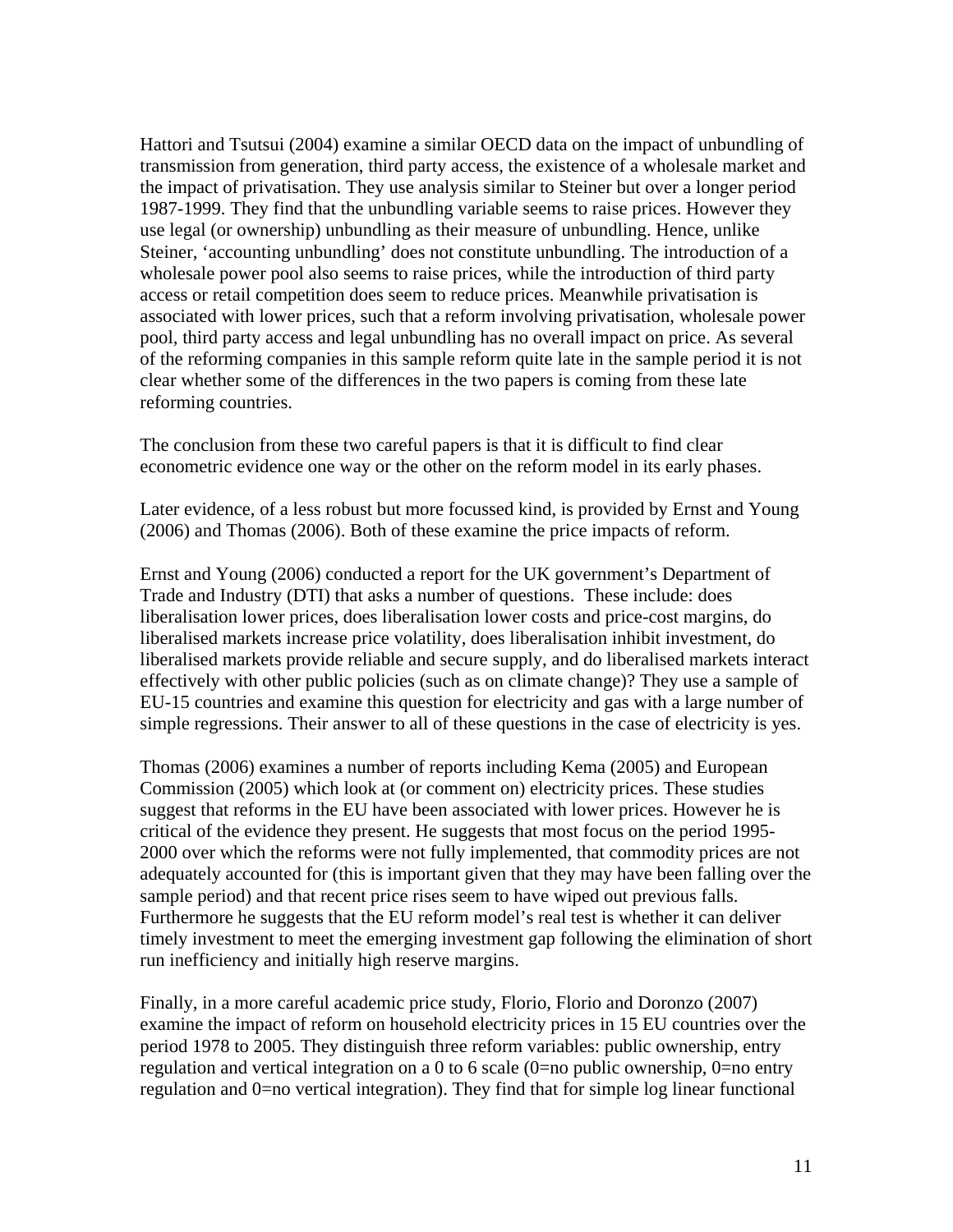form panel data equations none of the reform variables are individually significant. The signs on the entry regulation and vertical integration are (generally) in line theoretical predictions that less of each of these variables implies lower prices, while the sign on public ownership is negative, indicating that more public ownership leads to lower prices. This study is interesting in that it tries to distinguish reform elements. However clearly some countries have failed to implement throughgoing reforms e.g. Germany failing to vertically disintegrate its industry, while others have successfully introduced competition and vertical disintegration without full privatisation (e.g. Sweden). Thus it would seem that measures of progress on individual reform variables may not reflect the overall success of a reform *package.*

A key conclusion from all of these studies is that econometric evidence on the impact of the EU model is limited and will take more time to emerge. It has also been largely focussed on price and short run cost efficiency. There has been little attempt to test overall reform progress (e.g. with a single reform variable) or to distinguish *all* the elements of reform carefully (e.g. incentive regulation). Clearly the ability of the model to deliver efficient investment, especially in generation, has not been established by econometrics. However it is encouraging that Norway, Finland, Sweden and UK seem to show that markets can meet generation investment requirements and that incentive regulation can inventivise adequate network investment.

However as Littlechild (2006) points out experience with some elements of the European reform model such as full retail competition is very limited, even globally. Even after 8 years that UK has just reached 50% switching by residential customers to non-incumbent suppliers and most EU countries are a long way behind this.

At this point we note the result of larger macroeconomic study by Copenhagen Economics (2005) which looked at the impact of EU-15 reforms - over the period 1990- 2001 - in electricity, telecommunications, air transport, rail transport, urban transport, gas and postal services. This study used a general equilibrium model to estimate the overall macroeconomic impact of these reforms. This showed that the combination of lower prices and lower costs in all these sectors was of the order of 2% of GDP, of which two thirds arose from electricity and telecoms reforms (p.22). This sort of permenant rise in GDP/social welfare is well worth having. However the range of benefits was wide in terms of social welfare ranged from 0.4% in Greece to an impressive 6.5% in Finland. The report states that 'Those member states who opened markets more and who started early have gained the most.' (p.22-23).

In closing I should point out that there is evidence of successful reform at the country level within the EU, e.g. for the UK (Newbery and Pollitt, 1997, and Domah and Pollitt, 2001) and for Nordic countries (von der Fehr and Bergman, 2005), but as countries may have implemented additional measures to those required by the EU (e.g. privatisation in the UK), it is not conclusive that these provide evidence for the EU reform model per se.

#### *5. Evidence on electricity reform in developing and transition economies*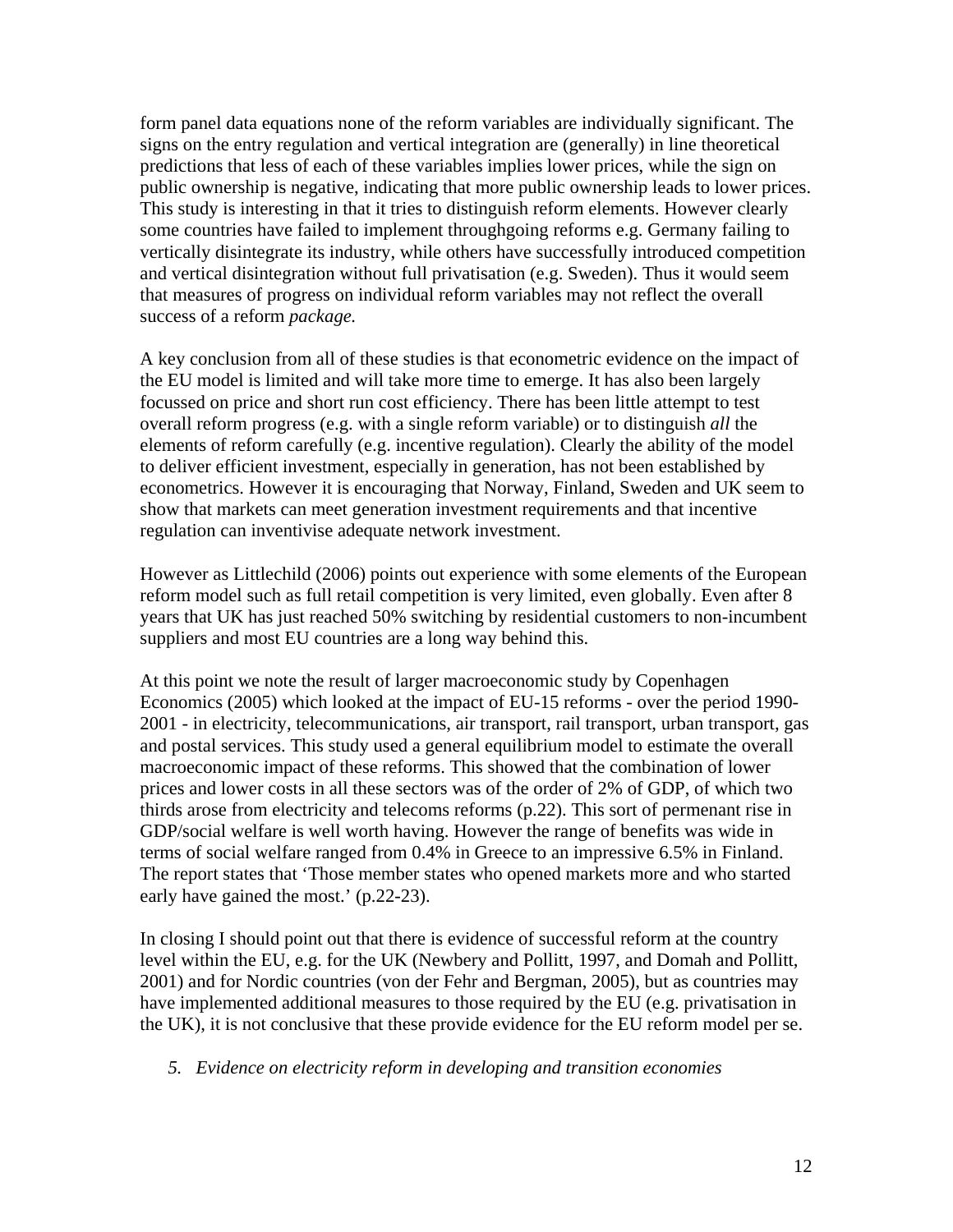In developing and transition economies the focus of electricity reform is not on short run efficiency improvement and price reduction. Reform may include significant price increases, with many prices having to be increased substantially to ensure cost recovery. Privatisation may also be significant as part of an overall move to improve the operation of the market within the country. In addition countries may be introducing transparent and effective processes of independent regulation for the first time.

There have been a large number of studies looking at electricity reform in developing countries generally (see Jamasb et al., 2004). The evidence of these studies covers a wider range of variables than those tested in the EU focussed studies and addresses additional issues such as the role of wider institutional arrangements (outside the electricity sector), energy resource endowments (whether self-sufficiency encourages reform), the impact of reform on investment and energy losses and the role of privatisation and independent regulation.

Jamasb et al. (2004) summarise the econometric evidence contained in Wolak (1997), Zellner and Henisz (2000), Bacon and Besant-Jones (2001), Drillisch and Reichmann (1998), Holborn (2001), Siniscalo et al. (2001), Ruffin (2003), Bergara et al. (1997) and Zhang et al. (2002). They conclude, based on these studies, that:

1. Political and judicial institutions and energy resource endowments matter for progress with reform.<sup>[8](#page-12-0)</sup>

2. Privatisation improves efficiency if accompanied by independent regulation. Competition improves efficiency in generation. Independent regulation alone is not significant for efficiency.

3. Privatisation has no significant effect on prices, competition has a mixed effect on prices, regulation has no significant effect on prices.

4. Private investment is stimulated by the strength of property rights protection and the presence of independent regulation.<sup>[9](#page-12-1)</sup>

5. Vertical integration reduces the amount and value of privatisation.

In addition to the econometric evidence there have been a number of detailed analyses of aspects of reforms or the whole reform programme in some of the early reformers. Thus there are well-documented case studies of electricity reform in Chile, Argentina, Peru, Philippines, Brazil, Columbia and Ukraine (see Jamasb et al., 2004). None of these countries has pursued the EU model as far as the EU (no developing country has full

 $\overline{a}$  $8$  This has been supplemented further by evidence in Weizmann and Bunn (2004).

<span id="page-12-1"></span><span id="page-12-0"></span><sup>&</sup>lt;sup>9</sup> This is also supported by Cubbin and Stern (2005), see section 6. Guasch et al. (2003) further find that concession contracts – including in the electricity sector - in Latin America were less likely to be renegotiated if a regulator was in place at the time of contracting. Given the fact that increased likelihood of contract renogiation raises the riskiness of investment, this constitutes evidence that appropriate ex ante regulation improves the investment environment.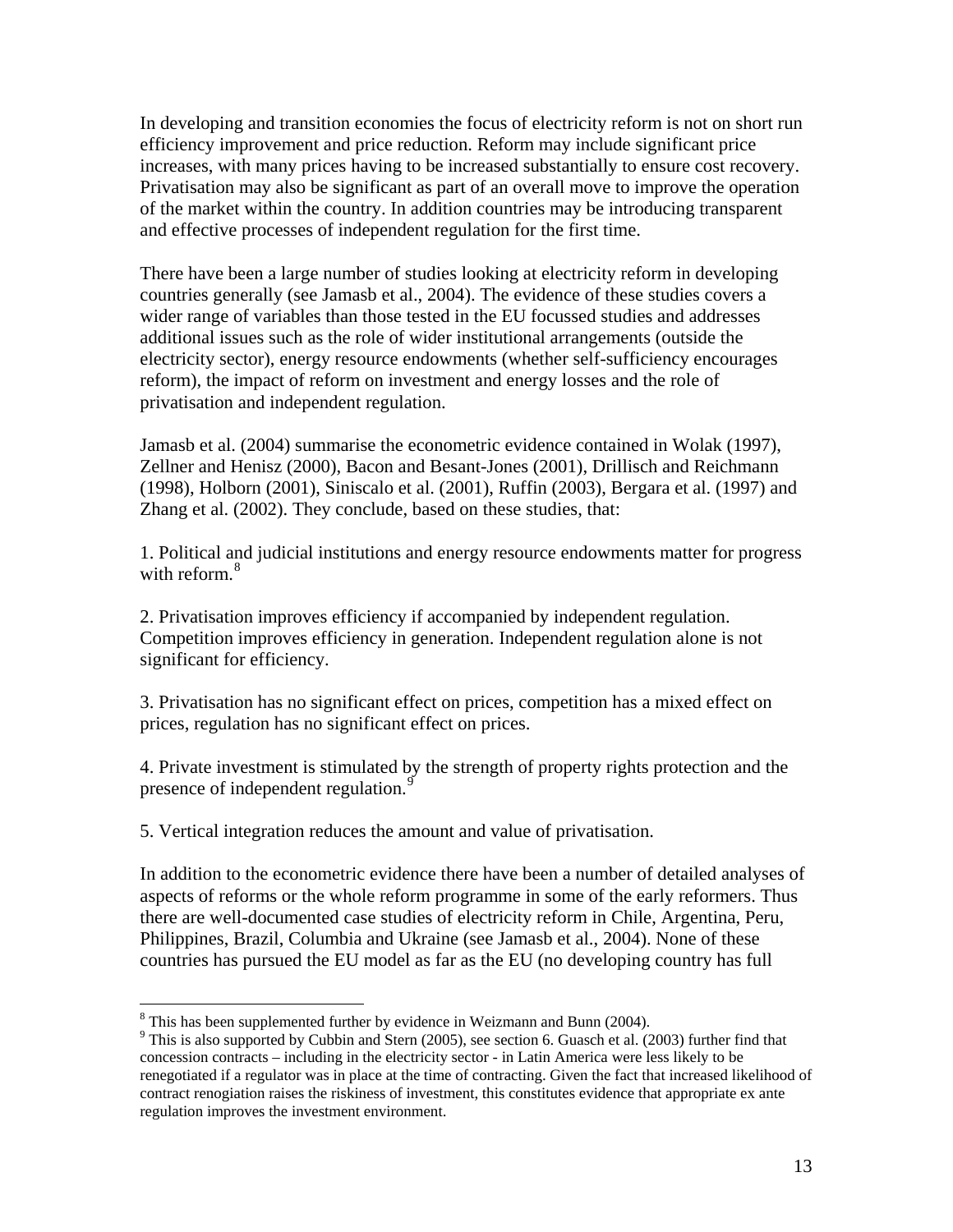retail competition) but there have been significant positive experience and illustrations of how problems may be overcome. Some of the gains have been very high: Toba (2003) estimated that the liberalisation of Philippine electricity generation produced a one-off gain equivalent to around 10% of GDP, while Mota (2003) estimated that the privatisation (and incentive regulation) of Brazilian electricity distribution produced a one-off gain of more than 2% of GDP.

The evidence suggests that privatisation, wholesale market competition and independent regulation are key elements of a reform in a developing country. However the leading countries sometimes exhibit features not seen in the EU (e.g. cost based bidding into the power pool in Chile). Where all three of these are present there is evidence of improved efficiency though prices may have to rise from uneconomic levels. The presence of initially uneconomic prices presents a key political problem for developing countries. While developed countries may find prices falling due to reform or have the capacity to absorb or adjust to rising prices for low income groups via the tax and benefit system this may be more difficult for a developing country.

While there seems to be plenty of potential for improvement from a judicious combination of reforms in the transition countries in SEE, the problems in delivering benefits to society are not be underestimated. This may be particularly true of the smaller SEE countries. For small countries, where the scope for competition may be limited and managerial expertise is scarce, the benefits of a full reform package may be small in relation to the costs. Besant-Jones (2006), in a developing country context, defines small power systems as being less than 1000 MW. However he notes that Guatemala has a competitive wholesale power market with a capacity of 1875 MW. Without adequate interconnection wholesale competition may therefore be an issue in some SEE countries (e.g. Albania, Bosnia-Herzegovina, UNMIK, FYROM and Montenegro). See Appendix 1 for a table indicating the size of the SEE countries. Another issue related to size is highlighted by Domah et al. (2002), who suggest that small developing countries are likely to have a human resource problem in regulation where the need to achieve minimum efficient scale for a regulatory agency may imply a large number of highly skilled staff relative to size of the electricity sector.

#### *6. Key challenges facing successful reform in SEE*

In this section we ask a number of specific questions which electricity reform in the SEE will need to address. These questions arise from the need to implement the EU reform model but are not necessarily addressed by the evidence on electricity reform available to date. These include: how can prices be raised to economic levels; how to attract (often foreign) investment; how to create a regional market (rather than a set of national markets); when to deregulate the residential market; and when (and how) to privatise electricity assets?

First, how can prices be raised to economic levels? An essential part of a successful reform in any country is that price distortions are minimised. This is important for a number of reasons. These include the need to achieve cost reflective tariffs that ensure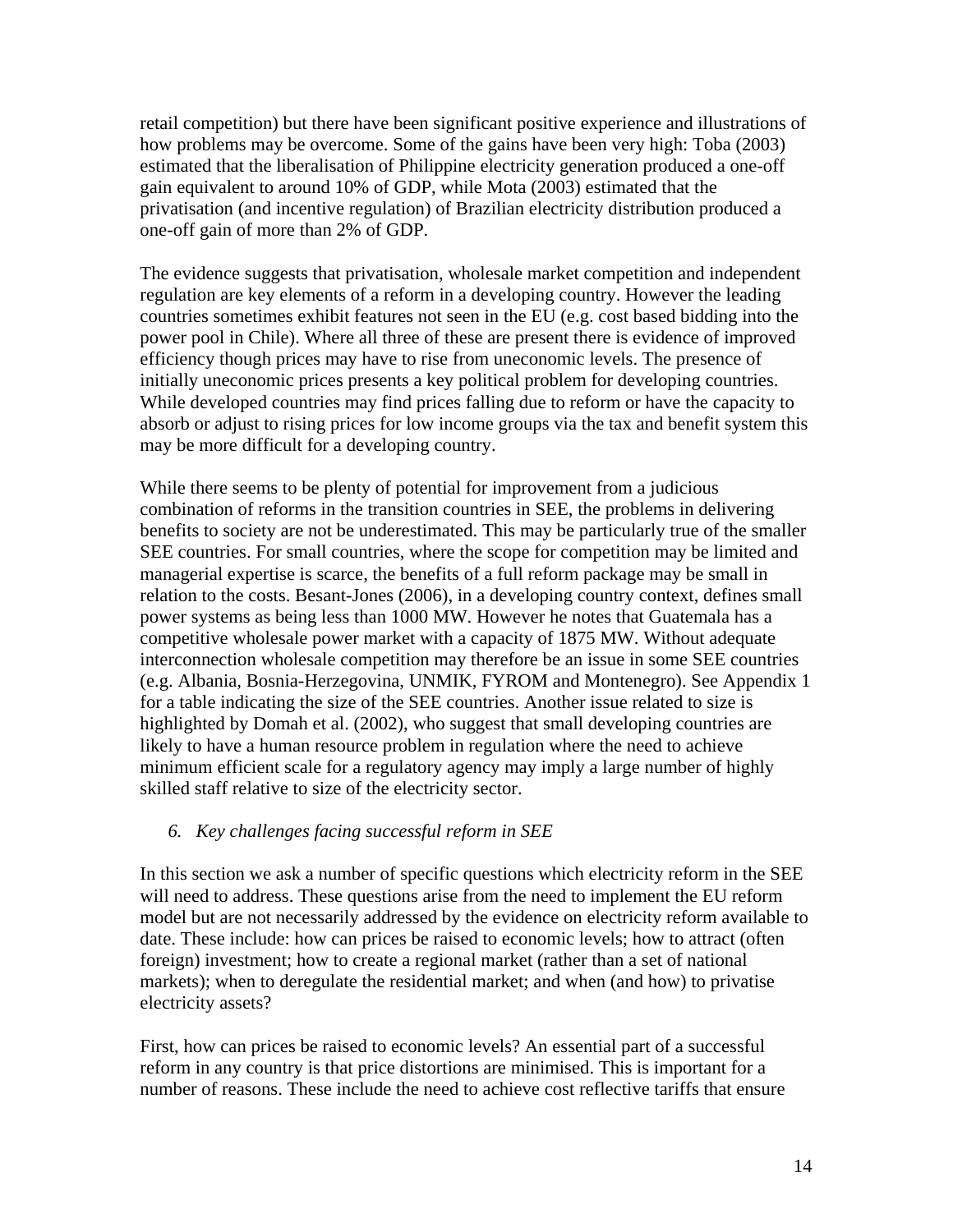the financial viability of efficient firms in the industry. Investment and quality of supply can only be ensured if they are capable being sustainably financed from customers. Additionally customers should face the correct price signals on which to base their consumption and investment decisions. Cheap subsidised energy reduces the incentive to economise on fuel and creates an energy intensive economy with high environmental impact. That is not to say that there should be no subsidies to any customers. Several countries do have explicit policies of uniform residential tariffs across the country (e.g. Turkey). This may not represent a major distortion as long as the uniform pricing is revenue neutral from the point of view of the whole industry and there is efficient revenue recycling scheme such that revenue received by suppliers in different regions is cost reflective.

The transition and developing economies within the SEE have already seen substantial price rises. However Figure 1 indicates that sub-economic pricing and tariff recovery rates exist in several countries. It is difficult to explain the substantial variation in published residential prices between adjacent countries. If Slovenia has economic prices, clearly Macedonia (FYROM), Montenegro, Albania and Bosnia-Herzegovina are a long way short of this. This is evidence of a substantial under pricing of residential electricity. Bill collection rates, even at low prices, are only 80% in Albania and Macedonia.



**Figure 1 Economic Prices in SEE?** 

Note: Bill collection rate for Montenegro not available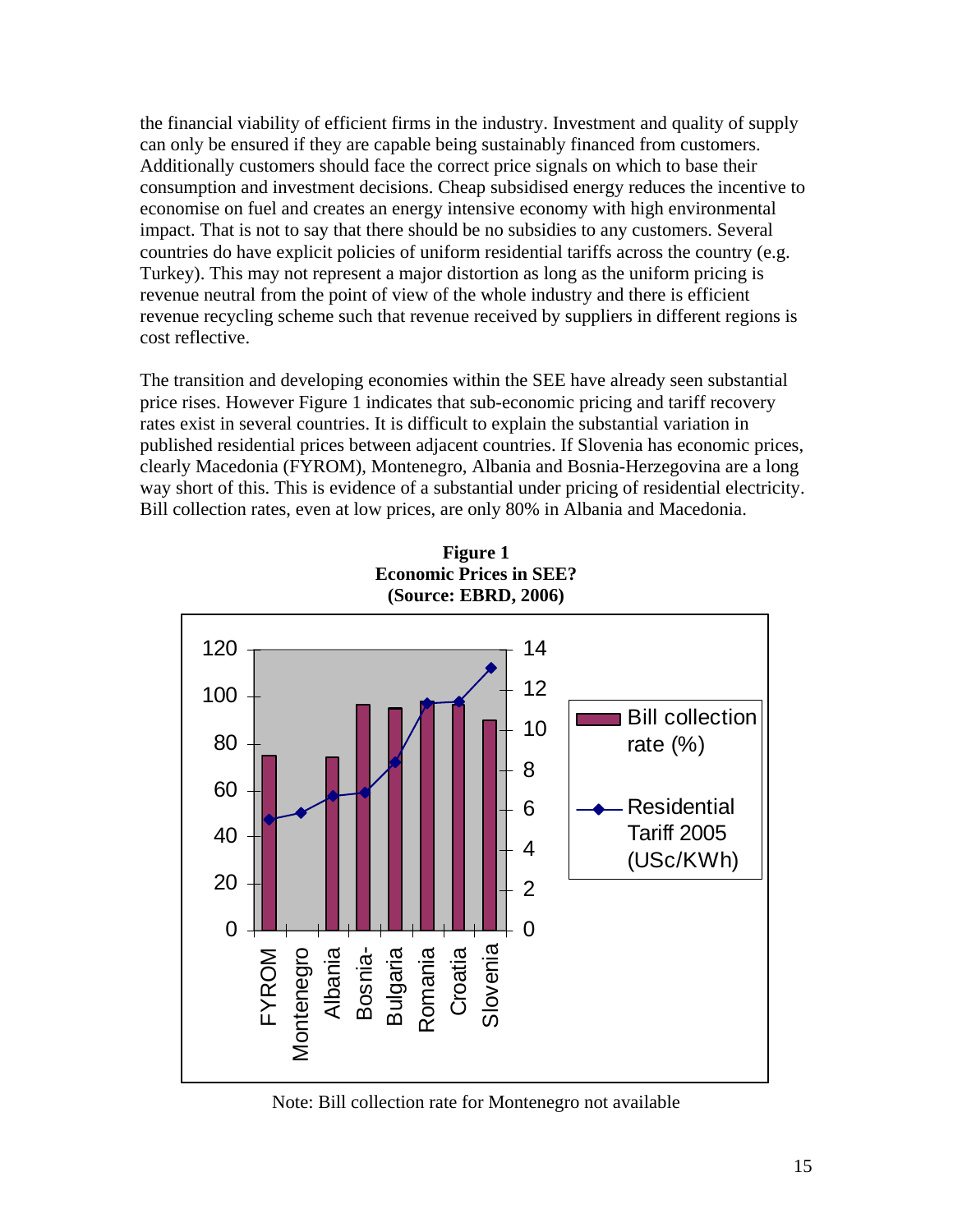The scale of the challenge posed by any attempt to raise prices is indicated in Figure 2. This figure shows the percentage of household income being spent on electricity by the bottom decile in various SEE countries in 2005. It also shows what this percentage would be if prices were raised to economic levels (even after taking account of the effect on demand of higher prices). For FYROM, Croatia and Serbia and Montenegro the imposition of economic cost recovery would lead to substantial rises in required expenditure to over 10% of income. The true cost of such price rises may be even higher as the current expenditure figures reflect actual household expenditure: disguising the impact of theft, bill arrears and the cost of alternative fuels (e.g. wood) as electricity consumption is reduced. If a household spends 10% of more of its expenditure on electricity this constitutes the usual definition of fuel poverty (see Fankhauser and Tepic, 2005). Although the term makes little economic sense (one could just as well define 'food poverty' or 'transport poverty') and simply reflects general 'poverty', it is a political concern. In advanced countries with well developed welfare systems, a rise in prices of one good consumed by the poor to economic levels might simply be handled by an increase in welfare payments within the tax and benefit system. In developing countries with unresponsive or poorly developed welfare systems this may be not be an option, hence the original reason for direct price intervention for poor consumers. Only rising incomes and an improved tax and benefit system may eliminate the need for distortionary pricing.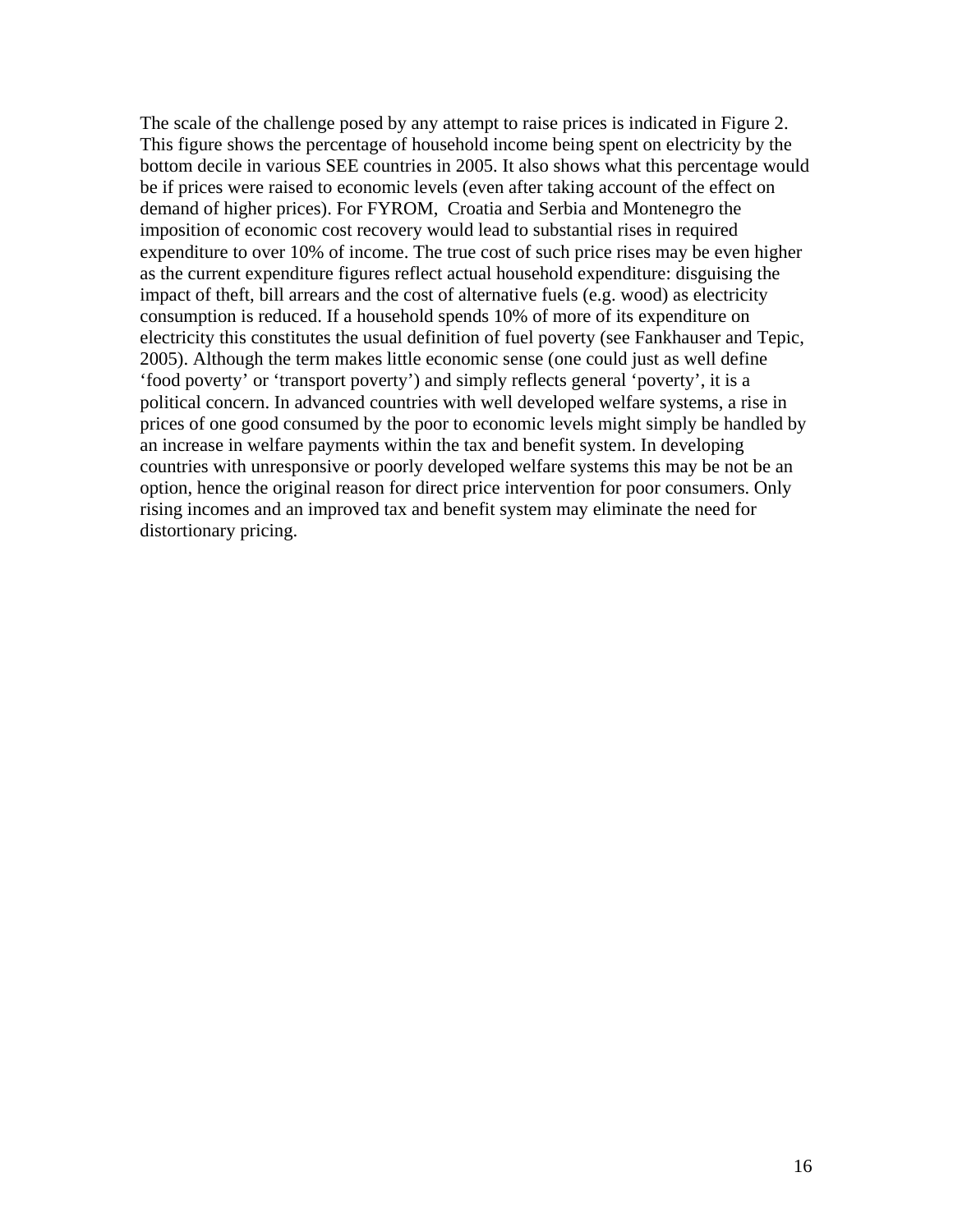

**Figure 2 Fuel Poverty in SEE (Source: Fankhauser and Tepic, 2005)** 

Schemes for the specific protection of low income users can be efficiently designed, such that richer customers pay a levy and the marginal price of energy facing low income consumers is cost reflective. It is also desirable that even if some consumers must receive 'free' electricity, that someone pays for it. Following liberalisation in Argentina nearly 650,000 urban slum dwellers had their connections regularised with in some cases local authorities paying electricity suppliers for electricity that free at the point of delivery (Pollitt, 2004b). The local authorities imposed a local electricity tax on those who did pay to finance the payments.

Second, how to attract new (often foreign) investment? There is a need for new investment in many of the electricity systems of SEE. In particular there is a requirement for new generation capacity, capable of meeting environmental targets set by the EU, and the upgrading of transmission and distribution networks. Such investment needs to be substantially foreign in order to embody the latest technology and operational efficiencies. The attraction of such investment requires security of property rights both via the judicial system and regulatory process but also in terms of physical security (from conflict or theft). Governments can work to reduce regulatory uncertainty and commit to cost reflect tariffs for electricity companies. Power purchase agreements can help offer a degree of certainty to generation investors but do potentially lock in high prices (this was the case in Northern Ireland where a single buyer model with long term power purchase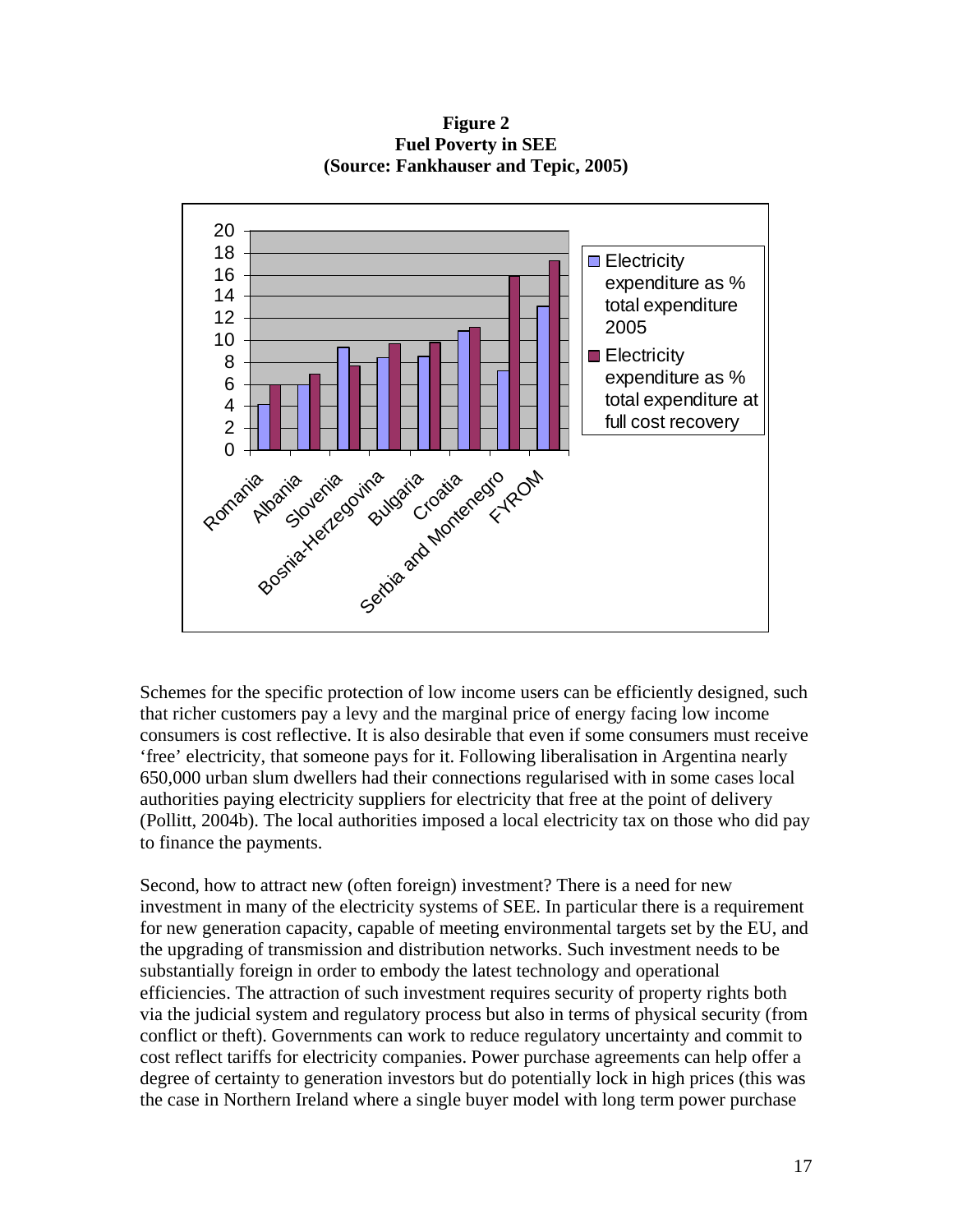agreements was followed to ensure the success of privatisation (see Pollitt, 1997)). However proper incentive regulation and competitive wholesale markets can help ensure that private sector investment does flow (following Bergara et al., 1997). Indeed Cubbin and Stern (2005) find that better regulation increases electricity investment by 15-25% for their sample of developing countries.

Third, how to create a regional market (rather than a set of national markets)? Regional markets require adequate cross-border transmission capacity and appropriate supranational regulation. Many of the SEE countries are very small and interdependent. Clearly a single electricity market for the region would seem to make a lot of sense. For it function effectively there would need to be adequate cross-border transmission capacity to reduce the amount of time when transmission constraints effectively mean that the markets become national again and hence allow the benefits of cross-border trading. Agreeing to the required transmission investment is difficult. An international grid operator has recently in 2007 been created in Central America to operate a new long distance transmission link in that region, having first been proposed in 1996, indicating the problems of getting agreement on how to create and regulate such international entities.<sup>[10](#page-17-0)</sup> Part of the delay in the South American case was getting approval for an investment where the benefits and costs were unequally shared between the countries, making those whose net benefits were lower slower to agree to an investment the benefits of which largely accrued to others.

A proper regional market (in the sense of Nord Pool or France-Belgium-Netherlands) needs to be regulated by a supra-national regulatory or quasi-regulatory body. This would be necessary to monitor market power within the regional system, especially where national competition authorities are not competent or empowered to investigate abuses in one part of the system which effected another part. Much of the 'regulation' can be done through the market rules (as in Nord Pool) but a supranational regulator would seem to be important. The EU Commission might be able to fulfil this rule but not all the countries are in the EU and hence a regional regulator (in the style of FERC's relationship to the state level PUCs) would seem to be necessary. A supra-national regulator might also provide information sharing on distribution and final tariff calculations and provide the sort of comparative information, collected on a similar basis, that can be used in national distribution price control reviews. In this way it might find parallels in the high degree of cooperation between Nordic Regulators and the emerging role of ERGEG at the EU level.

Fourth, when should the residential market be deregulated? Although this policy is now in force across the EU it remains controversial for developing countries.<sup>[11](#page-17-1)</sup> In the SEE the

<span id="page-17-0"></span><sup>&</sup>lt;sup>10</sup> See [www.eprsiepac.com.](http://www.eprsiepac.com/) The countries involved are Honduras, Guatemala, El Salvador, Nicaragua, Costa Rica and Panama.

<span id="page-17-1"></span> $11$  Even in progressive markets, like the UK, questions can be asked about the efficacy of residential competition. There is evidence (see for example, Salies and Waddams Price, 2004) that a substantial group of customers may never switch from incumbents (who then charge them higher prices) and that these customers may be the poorer ones; and that many of those that do switch may not switch to better deals. This appears to raise questions about the rationality of consumer choice in general. However it is not clear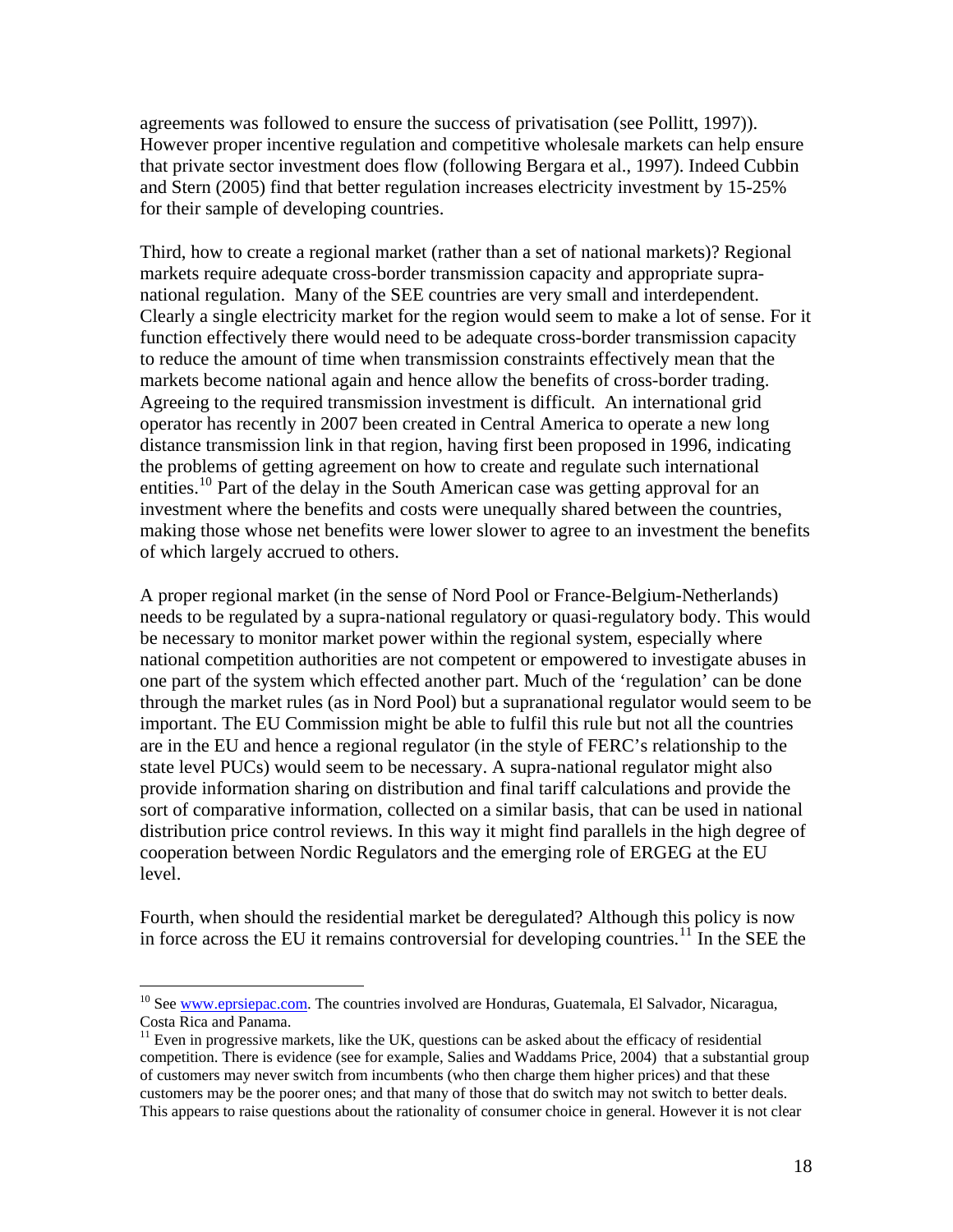degree of market opening to competition is limited. Table 3 indicates the degree of market opening in the SEE. No country has opened all of its residential market to competition and several have more limited market opening. Besant-Jones (2006) expresses the World Bank experience with electricity market competition in developing countries. He suggests that cost-based spot markets have often been effective (especially in Latin America) and are simpler and less risky than price based spot markets, that competition can be allowed to evolve slowly (no developing country has full retail competition), bilateral trading is possible for developing countries and a temporary single buyer arrangement can be considered. Clearly until competition is viable and distributional issues are less acute (perhaps due to effective levy arrangements, welfare payments or simply rising incomes), retail competition would seem to be a politically dangerous experiment for a developing country used to subsidised energy.

|                        | Size of open<br>market by sales |
|------------------------|---------------------------------|
| Albania                | 2 large customers               |
| Bosnia-<br>Herzegovina | None                            |
| <b>Bulgaria</b>        | 25%                             |
| Croatia                | $>50\%$                         |
| <b>UNMIK</b>           | 4 large customers               |
| <b>FYROM</b>           | $-30%$                          |
| Montenegro             | <b>None</b>                     |
| Romania                | 81%                             |
| Serbia                 | 16%                             |
| Turkey                 | 30%                             |
| Greece                 | 65%                             |
| Slovenia               | 64%                             |

#### **Table 3 Degree of Market Opening in SEE, 2006**  (Source: ERRA webite)

that the answer to these issues is price regulation, it may be better information and regulatory monitoring, combined with a clear commitment to caveat emptor, given that competitive deals are available.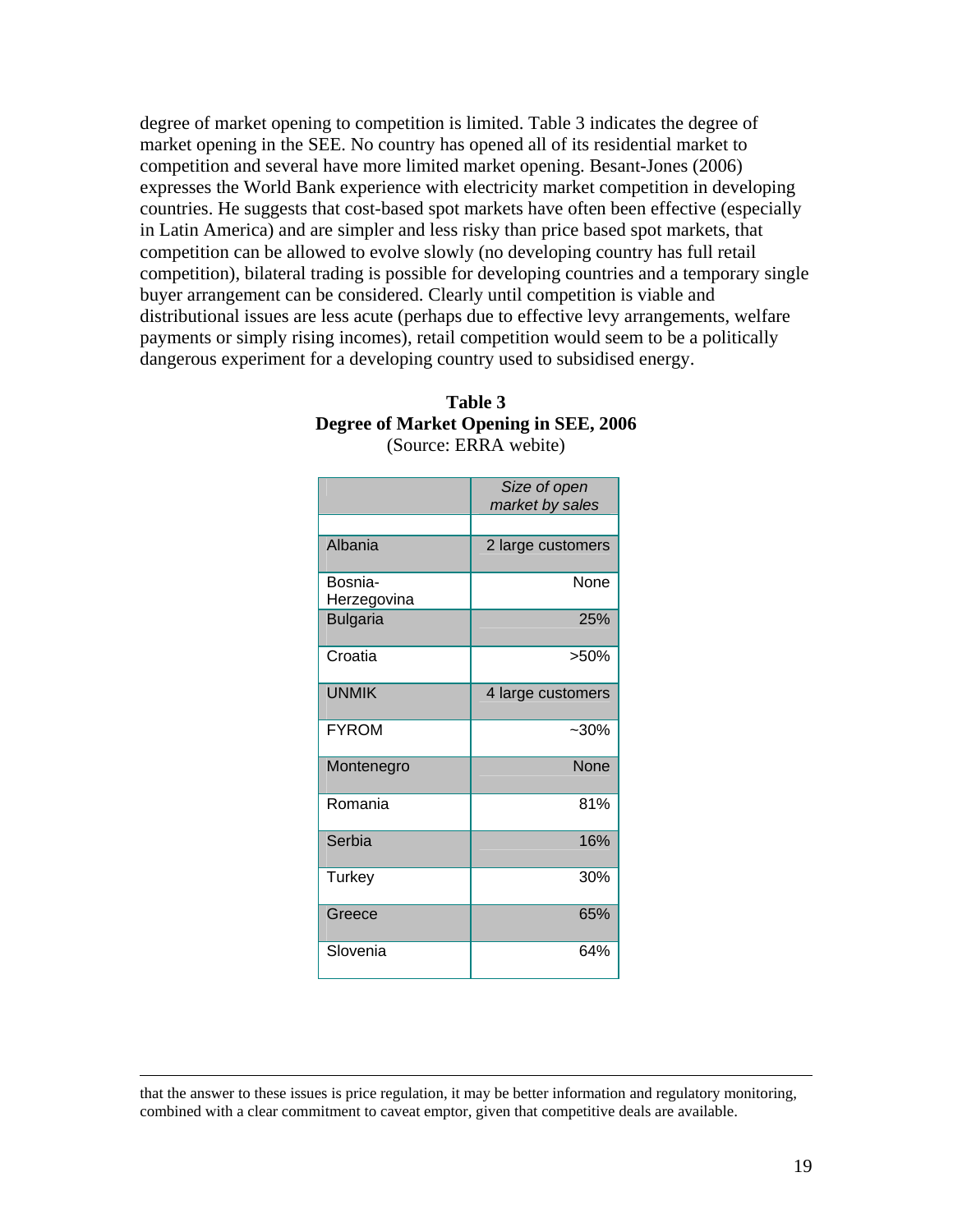Finally, when (and how) should electricity assets be privatised? Much of the SEE electricity sector remains state owned. The evidence we reviewed in the previous section showed that privatisation combined with incentive regulation and competition yielded substantial benefits for developing and transition countries. Krishnaswamy and Stuggins (2003) provide a roadmap to privatisation. This involves sorting out labour agreements, fuel supply agreements and rights of way before privatisation. Such deals need to be politically expedient but time limited. Indeed the UK government did do deals with unions to guarantee jobs and with domestic coal suppliers ahead of privatisations, however these were time limited to ensure that there was minimal disruption from these sources in the early years of privatisation but that eventually the benefits of competition from the ending of these deals could be realised. It is also important to raise prices to economic levels before privatisation. This is important not just to ensure investor interest but also that easy gains from improving revenues are captured by the state not by private investors. The actual privatisation process needs to be via transparent international tendering with a willingness to allow foreign ownership, to involve the offering of majority states to attract strategic investors, though golden shares and restrictions on resale may be important for maintaining some political control over the evolution of market structure (which might otherwise become concentrated in the face of weak competition policy enforcement). Foreign ownership is beneficial because it provides capital and because it provides new technology and management techniques.[12](#page-19-0) The temptation to create national champions needs to be resisted, not least because it promotes corruption and is ineffective in promoting national investment (Ades and Di Tella,  $1997$ <sup>[13](#page-19-1)</sup>. Clearly countries need to avoid the sort of dishonest and collusive equity for debt swaps and asset stripping which characterised some of the Russian privatisations that have had such significant and long-running political consequences.

#### *7. Institutions, politics and progress with reform in the SEE*

 $\overline{a}$ 

The EBRD conduct an annual assessment of the progress of reform in the electricity sector and more generally in the SEE. The results for 2006 are summarised in Table 4. This shows that on a scale of 1-4 (4 being the best), there is still some way to go in the implementation of reforms in the electricity sector. However Table 4 also shows the progress of reform in competition policy more generally – this is much less advanced. This immediately indicates that the wider institutional framework within which electricity reform is progressing may be more challenging. Competition policy is an essential part of any electricity reform because reform places a greater burden on competition authorities to monitor the electricity market and deal with any market abuses. The final column of Table 4 goes further by noting the legal origin of SEE countries in the famous LLSV (1999) paper. This paper suggested that countries with socialist and indeed French legal

<span id="page-19-0"></span> $12$  Blackman and Wu (1999) provide such evidence on the positive impact of FDI in the Chinese electric power sector. Neuhaus (2006) provides evidence more generally on the positive correlation between FDI

<span id="page-19-1"></span><sup>&</sup>lt;sup>13</sup> Ades and Di Tella (1997) use a sample of 32 developed and developing countries. They find that corruption is higher in countries with higher levels of industrial subsidy. The extra corruption in turn offsets a substantial proportion of the direct investment effect of subsidy, leaving subsidies significantly less effective than otherwise.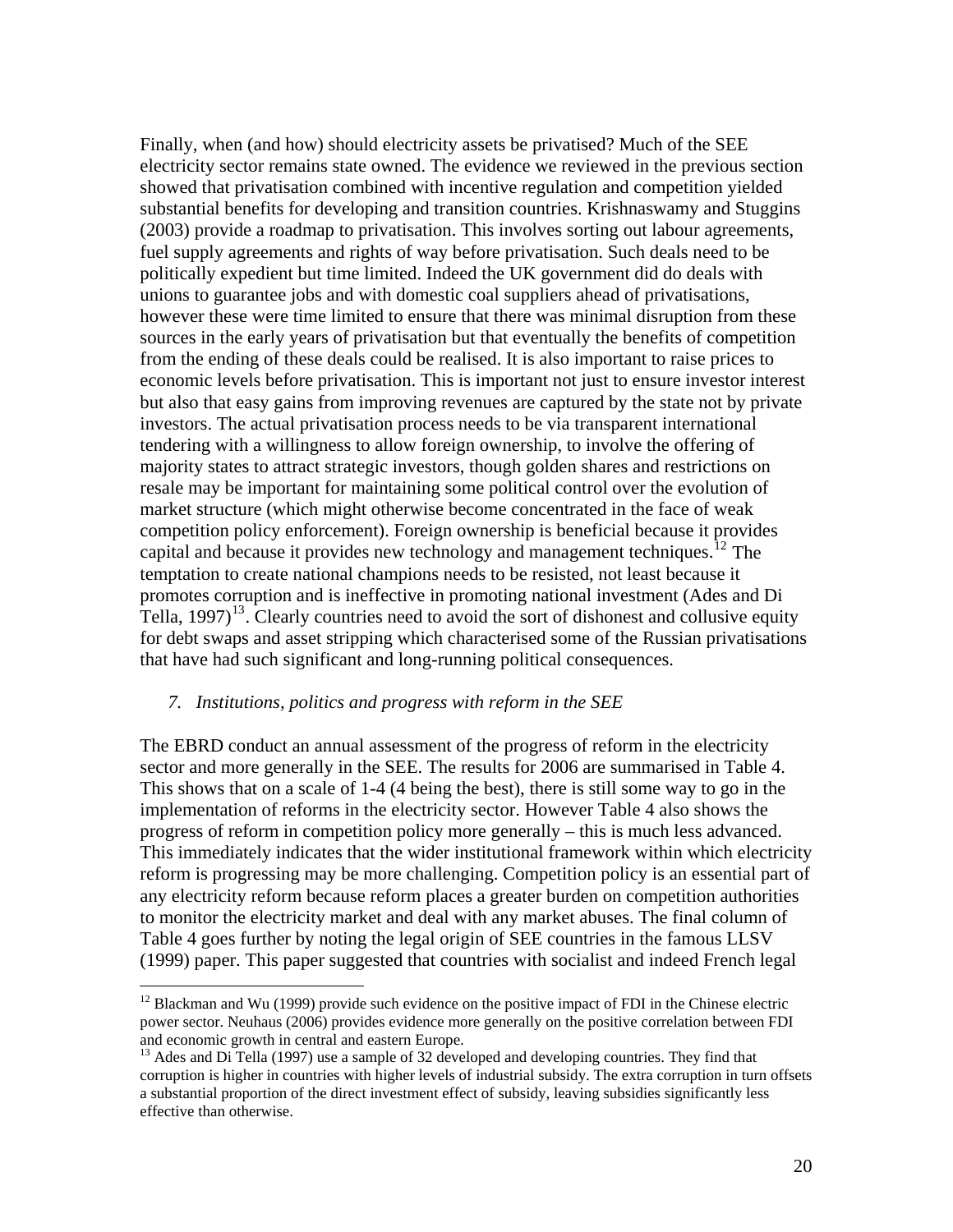origin had a strong disadvantage in economic development, relative to English legal origin countries.

|                    | <b>Electric power</b>                    | <b>Competition Policy</b> | Legal origin  |
|--------------------|------------------------------------------|---------------------------|---------------|
|                    | EBRD Transition score 2006 Max=4+, Min=1 |                           | LLSV (1999)   |
| Albania            | 2.7                                      |                           | 2 Socialist   |
| Bosnia-Herzegovina | 3                                        |                           | 1.7 Socialist |
| <b>Bulgaria</b>    | 3.7                                      |                           | 2.7 Socialist |
| Croatia            | 3                                        |                           | 2.3 Socialist |
| <b>UNMIK</b>       |                                          |                           | Socialist     |
| <b>FYROM</b>       | 3                                        |                           | 2 Socialist   |
| Montenegro         | 2.3                                      | 11                        | Socialist     |
| Romania            | 3.3                                      |                           | 2.7 Socialist |
| Serbia             | 2.3                                      |                           | 1.7 Socialist |
| Turkey             |                                          |                           | French        |
| Greece             |                                          |                           | French        |
| Slovenia           | 3                                        |                           | 2.7 Socialist |

**Table 4 Progress with Reform and Legal Origin 2006**

e.g. *Electric Power*, 3=Law passed providing for full-scale restructuring of industry, including vertical unbundling through account separation and set-up of regulator. Some tariff reform and improvements in revenue collection. Some private sector involvement. *Competition Policy*, 2= Competition policy legislation and institutions set up; some reduction of entry restrictions or enforcement action on dominant firms. Source of EBRD Transition score: www.ebrd.com

The link between electricity reform and institutions more generally remains poorly explored. Electricity reform requires fundamental change of the institutions in the electricity sector (e.g. the creation of an independent regulator and an Independent System Operator), however these institutional changes occur in the context of 'deeper' institutions such as competition policy, the judiciary, political fora etc… The extent to which electricity reform can make up for deficiencies in these 'deeper' institutions is limited. Argentina provides a classic case of an excellent electricity reform (which was successful for almost 10 years) derailed by wider government's institutional failures (Pollitt, 2004b).

The literature on the wider institutional context emphases: the connection between 'deep' determinants and financial crises (Bordo, 2006), the association of legal origin and economic growth (LLSV, 1999) and how poor resource endowments, can with difficulty, be overcome by good general institutions (Easterly and Levine, 2002).

These observations suggest that the SEE countries need to focus on strengthening property rights more generally, pay attention to the nature of the legal systems being put in place and overcome resource endowment (energy security) concerns with good institutional arrangements to deal with the issues raised by resource endowments. It is important to also realise that mere institutional form is not a substitute for effective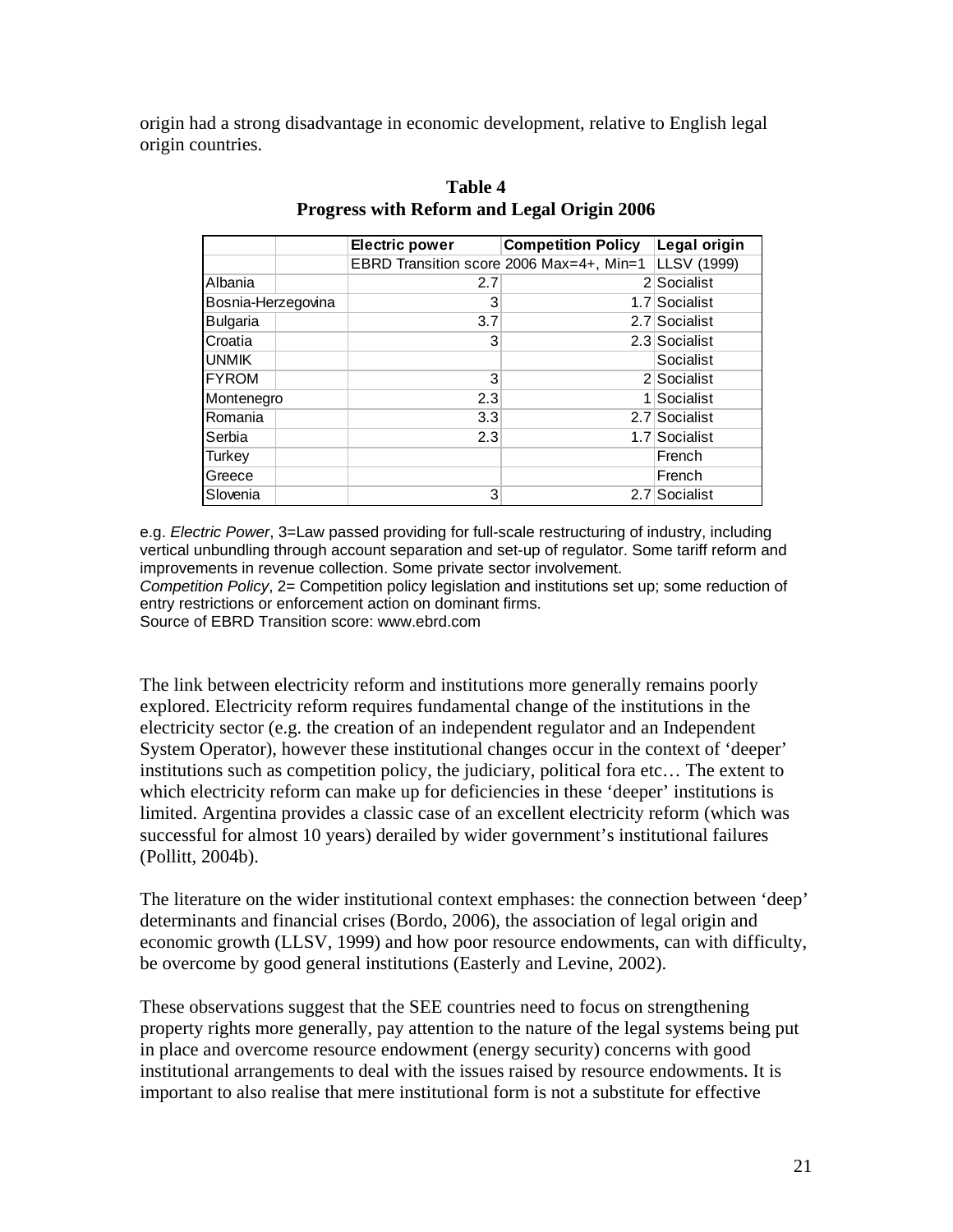institutional operation (there is likely to be a Lucas critique in institutional form) and that the details of laws are important beyond general legal origin (see Siems, 2006, who takes the LLSV work further to ask what differences exist in the detailed law codes between countries?).

Institutional change requires political support. Anderson and Sitter (2007) point out that while the institutional changes required by EU energy directives aimed at creating a single European energy market by homogenising national institutions. The reality is that 'homogeneous integration may be the exception rather than rule' (p.3) and that political differences explain actual patterns of integration. This reflects the conclusions of an earlier World Bank (1995) study that suggested that successful liberalisation of economic activity required a sufficient combination of political desirability (political benefits must outweigh costs), political feasibility (leadership must be strong enough to overcome opposition) and political credibility (promises to compensate losers and protect winners must be believed). Attempts to build institutions which promote competition and independent regulation also require such political pre-conditions.

General institution building is undoubtedly very difficult but can be done. Chile provides a clear example of a successful electricity reform in a developing country with very effective general institutions. Indeed Chile ranks  $27<sup>th</sup>$  in the Global Competitiveness Index (above Spain, Greece and Italy) in 2006. It is to be hoped that SEE countries will provide less politically painful (than Chile), but equally economically successful examples in the future.

# *8. Conclusions*

In closing I draw a number of conclusions.

First, electricity reform is complex and the evidence is difficult to evaluate. Reform remains a work in progress where careful thought is needed on the exact institutional changes to put in place in the electricity sector. In particular there must be a willingness to learn and change the arrangements as information comes through and problems are identified.

Second, it is not clear that the EU electricity reform model in its entirety is the best for SEE. The EU model is only at the trial stage in the EU-25. Evidence from other developing countries suggests that alternative arrangements do exist, are workable and do bring substantial benefits.

Third, electricity reform is part of wider institutional reforms. It will not be successful unless there is sufficient institutional reform in the rest of the economy to support developments in the electricity sector.

Fourth, small countries either need to be integrated into bigger electricity markets or to have special arrangements. The project to create a single regional market is therefore more important to small countries than to large ones.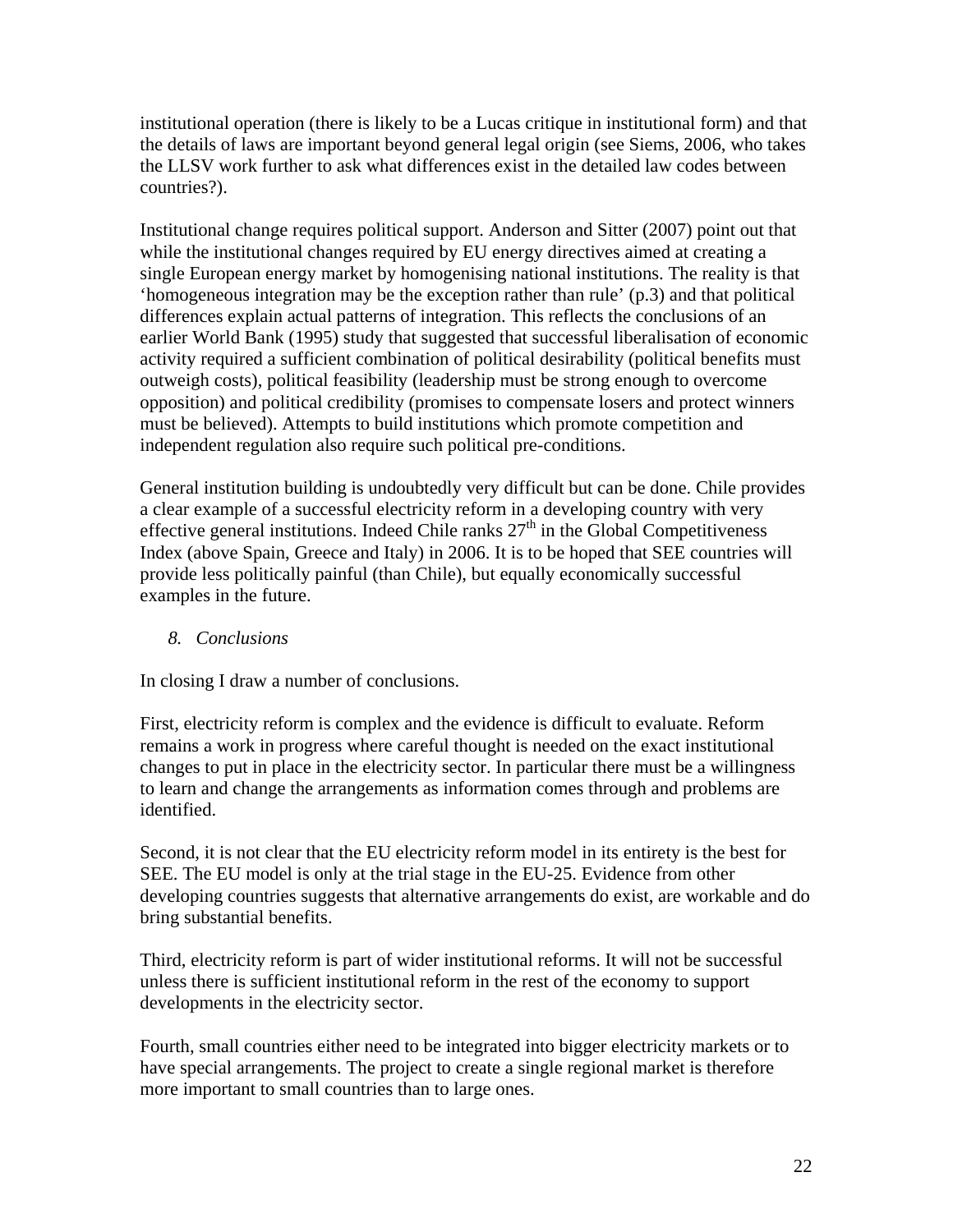Fifth, market integration raises institutional fit issues. The track record on successful supra-national electricity markets is limited. Nord Pool is a great example but clearly relies on substantial similarities in the institutional arrangements within Nordic countries and a history of economic cooperation. It is a substantial challenge to make such arrangements work in the SEE.

Finally, climate change and security of supply issues pose enormous challenges to the EU electricity reform model. It is unclear, even at the EU level, whether these challenges will eventually derail the competitiveness agenda embodied in the EU Electricity directives. Clearly the EU ETS and increased market integration and co-ordination can be consistent with meeting climate change and security of supply objectives. However in all European countries these issues will test politicians commitment to market based reforms.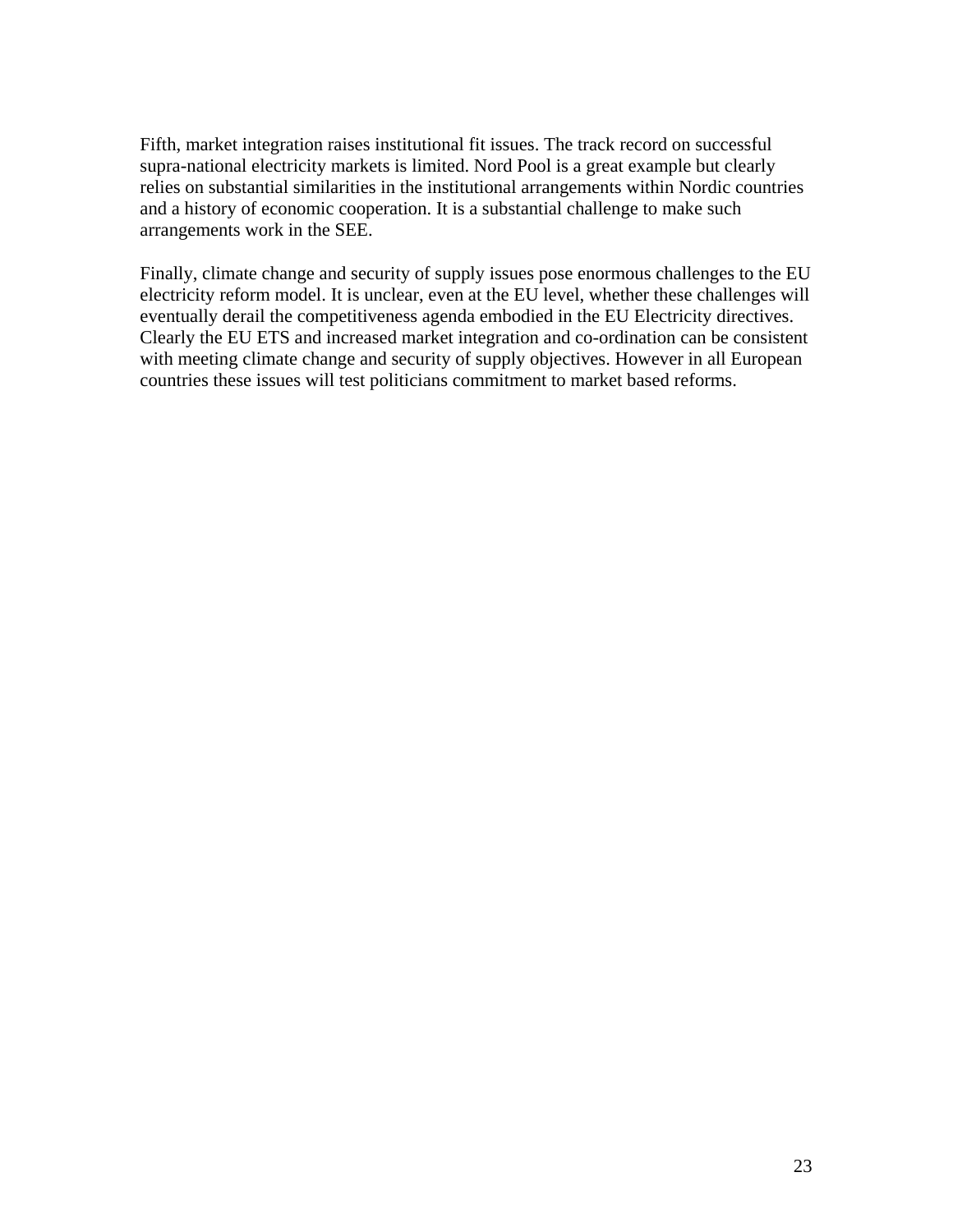#### **References**

Anderson, S.S. and Sitter, N. (2007), *Rediscovering Politics: Regulatory Variation and Fuzzy Liberalisation in the Single European Energy Market*, PSA conference, April, 2007.

Ades, A. and Di Tella, R. (1997), 'National Champions and Corruption: Some Unpleasant Interventionist Arithmetic', *Economic Journal*, Vol.107, No.443, pp.1023- 1042.

Bacon, R. W. and J. Besant-Jones (2001), 'Global Electric Power Reform, Privatization and Liberalisation of the Electric Power Industry in Developing Countries', *Annual Reviews Energy & The Environment*, No. 26, pp. 331-359.

Bergara, M., W. J. Henisz and P. T. Spiller (1997), *Political Institutional and Electric Utility Investment: A Cross-Nation Analysis*, Program on Workable Energy Regulation (POWER), Working Paper No. PWP-052, University of California Energy Institute, University of California at Berkeley.

Besant-Jones, J. (2006), *Reforming Power Markets in Developing Countries: What have we learned*?, Mining and Energy Board Discussion Paper, No.19, World Bank.

Blackman, A. and Wu, X. (1999), 'Foreign direct investment in china's power sector: trends, benefits and barriers - historical analysis (1980-90) and Prospects (2000-2015)', *Energy Policy*, Volume 27, Number 12, 1 November 1999 , pp. 695-711.

Bordo, M. (2006), *Sudden Stops, Financial Crises and Original Sin in Emerging Countries: Déjà vu?* <http://michael.bordo.googlepages.com/SuddenStops05-08.doc>

Copenhagen Economics (2005), *Market Opening in Network Industries: Part I: Final Report*, Brussels: European Commission.

Cubbin, J. and Stern, J. (2005) The Impact of Regulatory Governance and Privatization on Electricity Industry Generation Capacity in Developing Economies, *World Bank Economic Review,* Vol.20, No.1, pp.115-141.

Domah, P. (2002), *The Economics of Reform of the Electricity Industry - a comparative study in selected island economies*, PhD Thesis University of Cambridge.

Domah, P. D. and Pollitt, M.G. (2001), 'The Restructuring and Privatisation of the Regional Electricity Companies in England and Wales: A Social Cost Benefit Analysis', *Fiscal Studies*, Vol.22, No.1, pp.107-146.

Domah, P., Pollitt, M. and Stern, J. (2002), *Modelling the costs of electricity regulation: evidence of human resource constraints in developing countries*, Department of Applied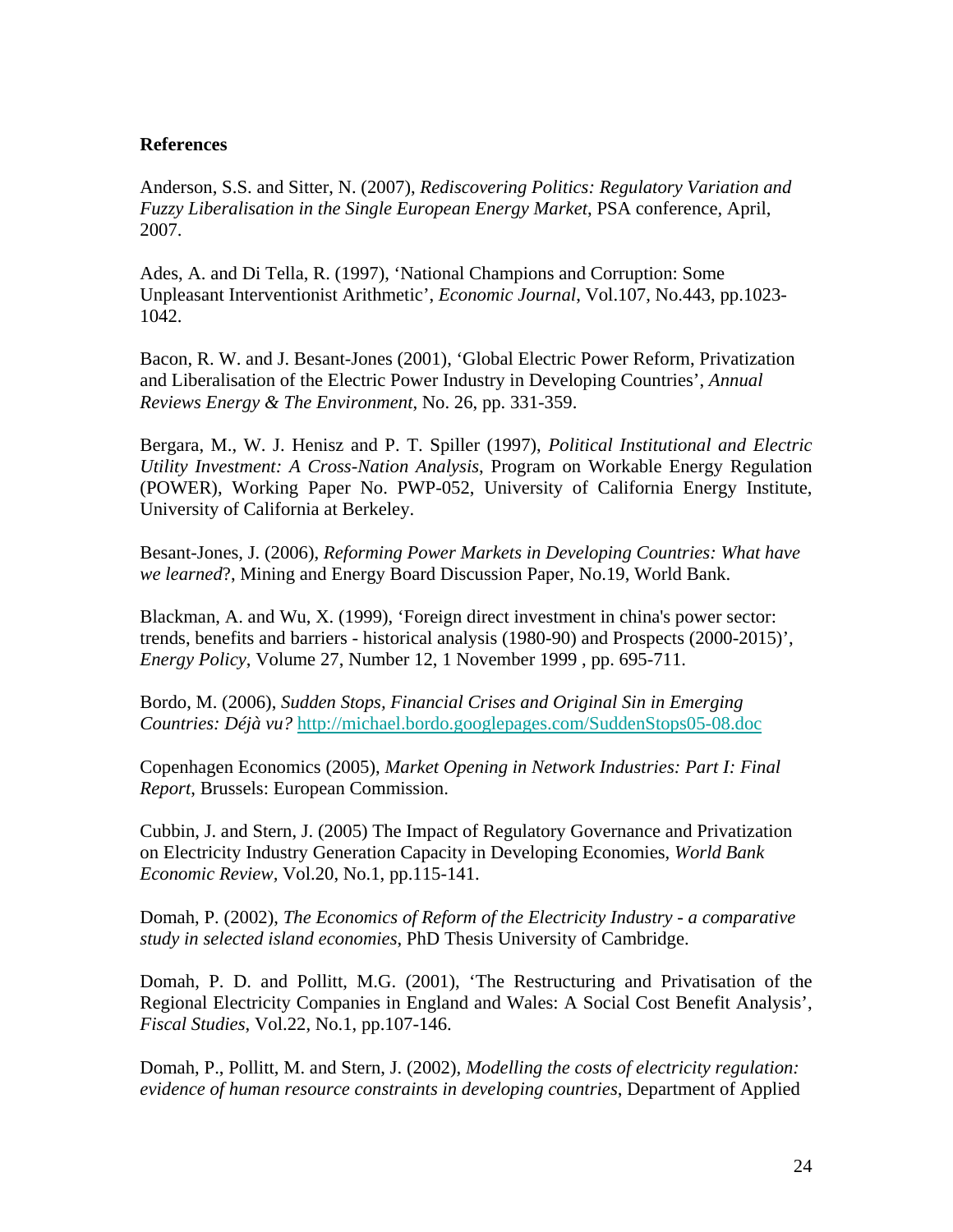Economics, Cambridge University, Working Paper No.2002/29.

Drillisch, J. and C. Riechmann (1998), *Liberalisation of the Electricity Supply Industry – Evaluation of Reform Policies*, EWI Working Paper No. 98/5 (December), Cologne/ Tokyo.

Easterly, W. and Levine, R. (2002), *Tropics, Germs and Crops: How resource endowments influence economic development*, NBER Working Paper, No.9106.

Ernst and Young (2006), *Final Report Research Project: The Case for Liberalisation* <http://www.dti.gov.uk/files/file28401.pdf>

Estache, A., Perelman, S. and Trujillo, L. (2005), *Infrastructure Performance and Reform in Developing and Transition Economies: Evidence from a Survey of Productivity Measures***,** World Bank Policy Research Working Paper 3514, February 2005.

European Bank for Reconstruction and Development [EBRD] (2006), *Transition Report 2006 – Transition in Finance*, London: EBRD.

European Commission (2005), *Communication from the Commission to the Council and the European Parliament: Report on progress in creating the internal gas and electricity market*, Brussels: European Commission (SEC(2005)).

European Commission (2006), *Preliminary Report – Public Consultation: Sector Inquiry under Art 17 Regulation 1/2003 on the gas and electricity markets*, Brussels: European Commission Competition Directorate.

European Commission (2007), *DG Competition Report on Energy Sector Inquiry*, Brussels: European Commission.

Evans, J. and Green, R. (2003), *Why did British Electricity Prices fall after 1998?,* CMI Electricity Project Working Paper No.26.

Fankhauser, S. and Tepic, S. (2005), *Can poor consumers pay for energy and water? An affordability analysis for transition countries*, EBRD Working Paper, No.92.

Florio, C.V., Florio, M. and Doronzo, R. (2007), *The Electricity Industry Reform Paradigm in the European Union: Testing the Impact on Consumers*, Paper delivered at Consumers and Utility Reforms in the European Union Conference, Milan, June 8-9, 2007.

Green, R., Lorenzoni, A., Perez, Y. and Pollitt, M. (2006), *Benchmarking electricity liberalisation in Europe*, Electricity Policy Research Group Working Papers, No.EPRG 06/09. Cambridge: University of Cambridge.

Green, R. and McDaniel, T. (1998), 'Competition in Electricity Supply: Will '1998' Be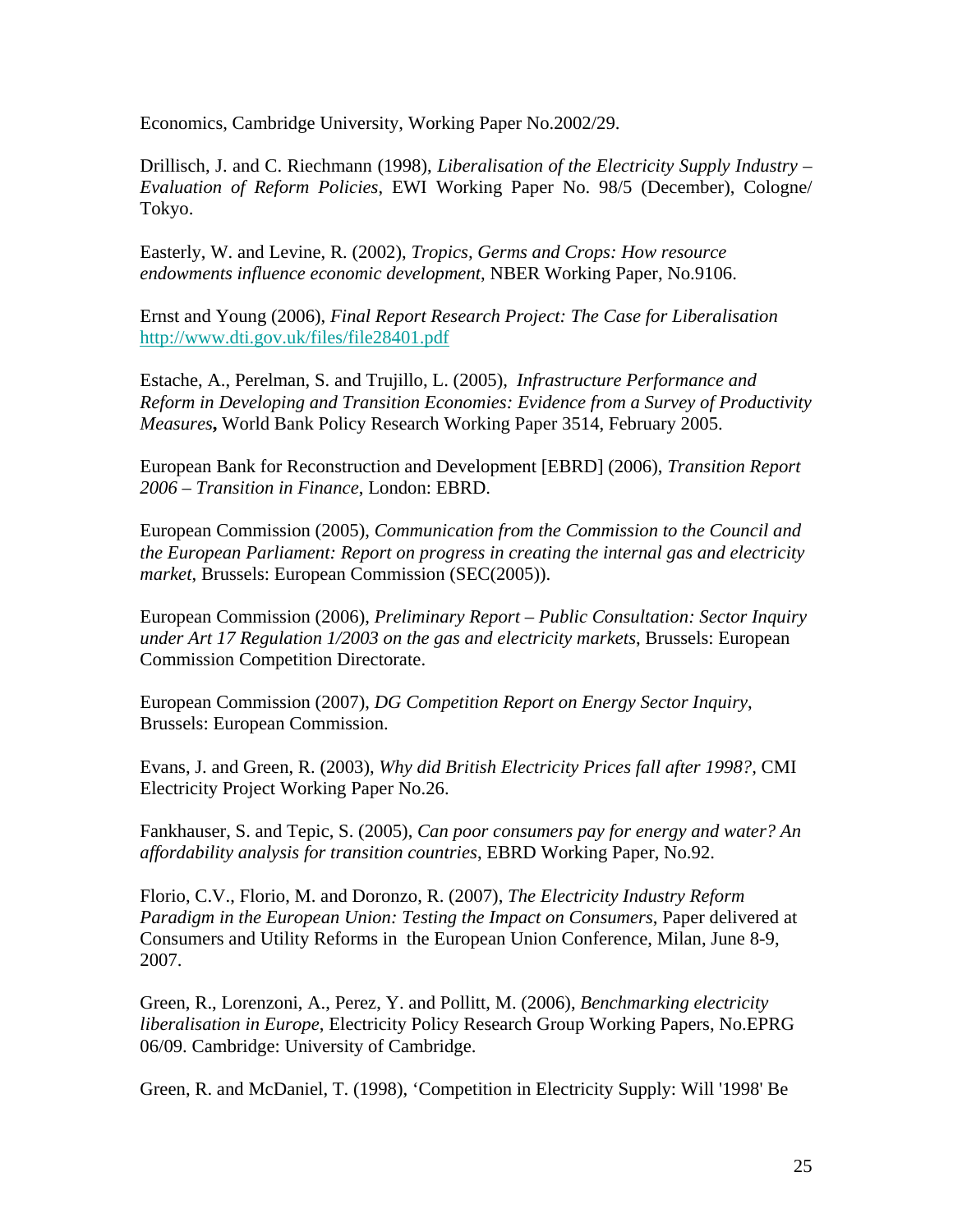Worth It?', *Fiscal Studies*, Vol. 19 (3), pp. 273-293.

Guasch, J.L., Laffont, J.J. and Straub, S. (2003), *Renegotiation of Concession Contracts in Latin America,* World Bank Policy Research Working Paper, No.3011.

Hattori, T. and M. Tsutsui (2004), 'Economic Impact of Regulatory Reforms in the Electricity Supply Industry: A Panel Data Analysis for OECD Countries', *Energy Policy*, [Vol.32 \(6](http://www.sciencedirect.com/science?_ob=PublicationURL&_tockey=%23TOC%235713%232004%23999679993%23463055%23FLA%23&_cdi=5713&_pubType=J&view=c&_auth=y&_acct=C000053194&_version=1&_urlVersion=0&_userid=1495569&md5=b6523a420f4a588a581672aca6cd28e7)), pp.823-832.

Helm, D., (2004), *Energy, the State, and the Market: British Energy Policy since 1979.*  2<sup>nd</sup> edition, Oxford, U.K.: Oxford University Press.

Holburn, G. L. F. (2001), *Political Risk, Political Capabilities and International Investment Strategy: Evidence from The Power Generation Industry*, mimeo.

Jamasb, T., Mota, R., Newbery, D. and Pollitt, M. (2004), *Electricity sector reform in developing countries: a survey of empirical evidence on determinants and performance*, Cambridge Working Papers in Economics, No.0439.

Jamasb, T. and Pollitt, M. (2005), 'Electricity market reform in the European Union: review of progress toward liberalization and integration',*Energy Journal*, Special Issue on European Electricity Liberalisation, pp.11-41.

Jamasb, T. and Pollitt, M. (2007), *Incentive Regulation of Electricity Distribution Networks: Lessons of Experience from Britain*, EPRG Working Paper 07/01.

Joskow, P.L. (2005) *Incentive Regulation in Theory and Practice: Electricity Distribution and Transmission Networks*, EPRG Working Paper 05/11.

Joskow, P.L. (2006), 'Introduction to Electricity Sector Liberalization: Lessons Learned from Cross-Country Studies', in Sioshansi, F.P. and Pfaffenberger, W. (eds.), *Electricity Market Reform: An International Perspective*, Oxford: Elsevier.

KEMA (2005), *Review of European electricity prices, Report for Union of the Electricity Industry*, Bonn: EURELECTRIC.

Krishnaswamy, V., and Stuggins, G. (2003), *Private Participation in the Power Sector in Europe and Central Asia: Lessons from the Last Decade,* World Bank Working Paper No. 8, Washington, D.C.: World Bank.

Larsen, A., Pedersen, L.H., Sorensen, E.M. and Olsen, O.J. (2005), *Independent Regulatory Authorities in Europe*, Presented to SESSA Conference on Regulation, Bergen, March.

La Porta, R., Lopez-de-Silanes, F., Shleifer, A., Vishny, R.W., 1999. 'The Quality of Government'. *Journal of Law, Economics, and Organization*, 15, 222-279.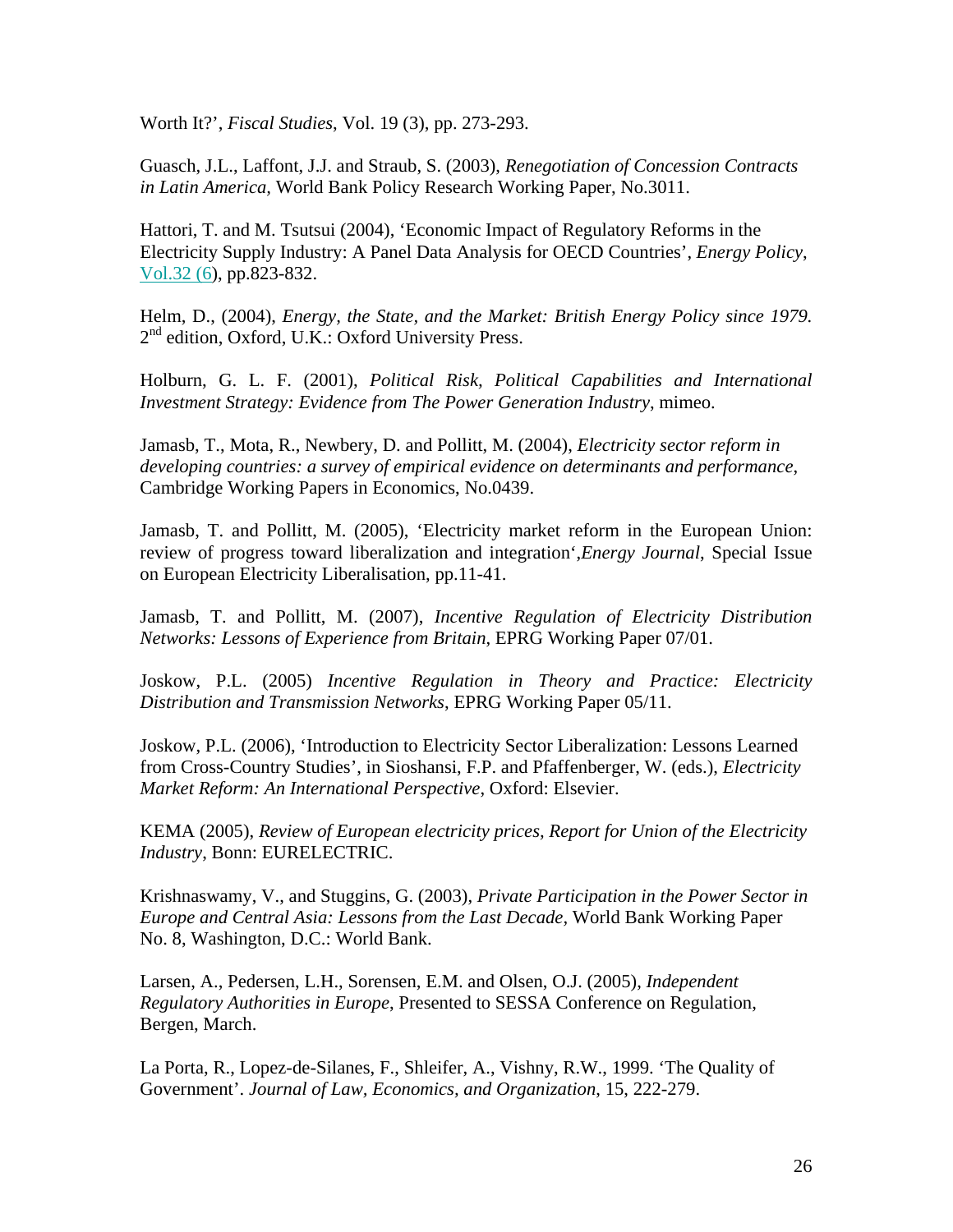Littlechild, S.C. (2000), *Privatization, Competition, and Regulation in the British Electricity Industry, With implications for Developing Countries*, Energy Sector Management Assistance Program (ESMAP), February, World Bank.

Littlechild, S.C. (2006), 'Foreword: The Market versus Regulation', in Sioshansi, F.P. and Pfaffenberger, W. (eds.), *Electricity Market Reform: An International Perspective*, Oxford: Elsevier.

Mota, R. (2003), *The Restructuring and Privatisation of Electricity Distribution and Supply Business in Brazil: A Social Cost-Benefit Analysis*, DAE Working Paper No. 309 (January), Department of Applied Economics, University of Cambridge, Cambridge.

Neuhaus, M. (2006), *The Impact of FDI on Economic Growth: An Analysis for the Transition Countries of Central and Eastern Europe*, Heidelberg: Physica Verlag.

Newbery, D. M. (1999), *Privatization, Restructuring, and Regulation of Network Industries,* The MIT Press, Cambridge, Mass.

Newbery, D.M. (2005), 'Electricity liberalisation in Britain: the quest for a Wholesale Market Design', *Energy Journal*, Special Issue on European Electricity Liberalisation, pp. 43–70.

Newbery, D. M. G., Pollitt, M.G. (1997), 'Restructuring and Privatisation of the CEGB - Was It Worth It?', *Journal of Industrial Economics*, Vol.45, No.3, pp.269-304.

Pollitt, M.G. (1997), *The Restructuring and Privatisation of Electricity in Northern Ireland - Will It Be Worth It?,* DAE Working Paper No. 9701, Department of Applied Economics, University of Cambridge.

Pollitt, M.G. (2004a), 'Electricity reform in Chile: lessons for developing countries', *Journal of Network Industries*, 5(3-4): 221-262.

Pollitt, M.G. (2004b), *Electricity reform in Argentina: lessons for developing countries*, Cambridge Working Papers in Economics, No.0449.

Ruffin, C. (2003), *The Political Economy of Institutional Change in the Electricity Supply Industry: Shifting Currents*, Cheltenham: Edward Elgar.

Salies, E. and Waddams Price, C. (2004), 'Charges, Costs and Market Power: The Deregulated UK Electricity Retail Market', *The Energy Journal*, Vol.25, No.3, pp.19-35.

Siems, M. (2006), *Legal Origins: Reconciling Law and Finance and Comparative Law*, CBR Working Paper, No.321.

Siniscalco, D., B. Bortolotti and M. Fantini (2001), 'Regulation and Privatisation: The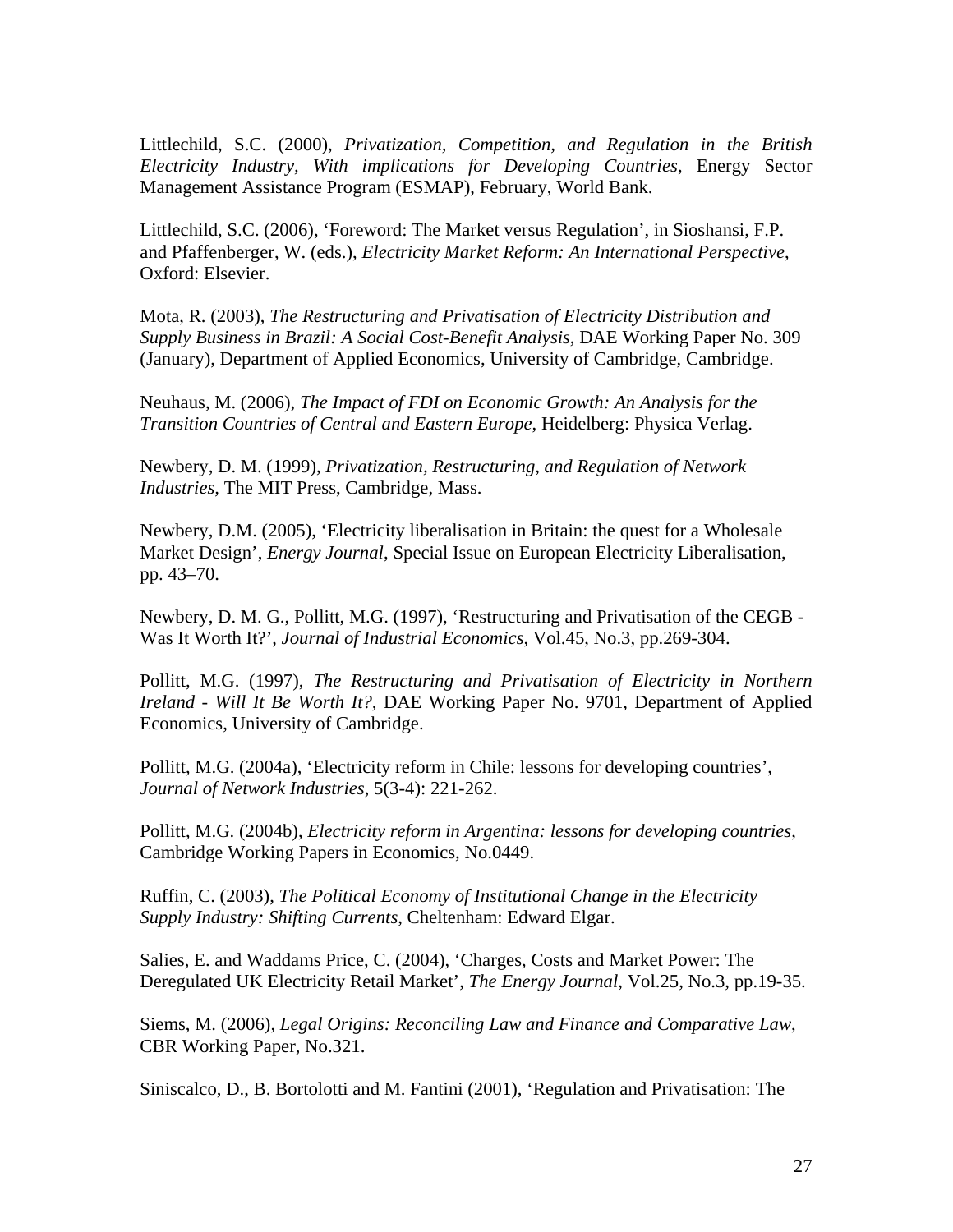Case of Electricity', in Amato, G. and L. L. Laudati (eds.), *The Anticompetitive Impact of Regulation*, Edward Elgar, Cheltenham.

Steiner, F. (2001), 'Regulation, Industry Structure and Performance in the Electricity Supply Industry', *OECD Economic Studies*, No. 32.

Thomas, S. (2006), *Recent Evidence on the impact of electricity liberalisation on consumer prices*, PSIRU.

Toba, N. (2003), *Welfare Impacts of Electricity Generation Sector Reform in the Philippines,* CMI Electricity Project, No.23.

Vasconcelos, J. (2004). *Services of General Interest and Regulation in the EU Energy Market*, Council of European Energy Regulators (CEER), Presentation at XVI CEEP Congress, Leipzig, June 17, 2004.

von der Fehr, N.-H.M., Amundsen, E.S. and Bergman, L. (2005), 'The Nordic Market. Signs of stress?', *Energy Journal*, European Electricity Liberalization Special Issue, pp.61-88.

Weinmann, J. and Bunn, D. (2004), *Resource Endowment and Electricity Sector Reform*, EMG Working Paper, London Business School.

Wolak, F. (1997), *Market Design and Price Behaviour in Restructured Electricity Markets: An International Comparison*, Working Paper No. PWP-051, Program on Workable Energy Regulation (POWER), University of California Energy Institute, University of California at Berkley.

World Bank (1995), *Bureaucrats in Business*, Oxford: Oxford University Press.

Zelner, B. A. and W. J. Henisz (2000), *Political Institutions, Interest Group Competition and Infrastructure Investment in The Electric Utility Industry: A Cross-National Study*, Working Paper WP No. 00-03, Reginald H. Jones Center, The Wharton School, University of Pennsylvania.

Zhang, Y.-F., D. Parker and C. Kirkpatrick (2002), *Electricity Sector Reform in Developing Countries: an Econometric Assessment of the Effects of Privatisation, Competition and Regulation*, Working Paper No. 31, Centre on Regulation and Competition, Institute for Development Policy and Management, University of Manchester.